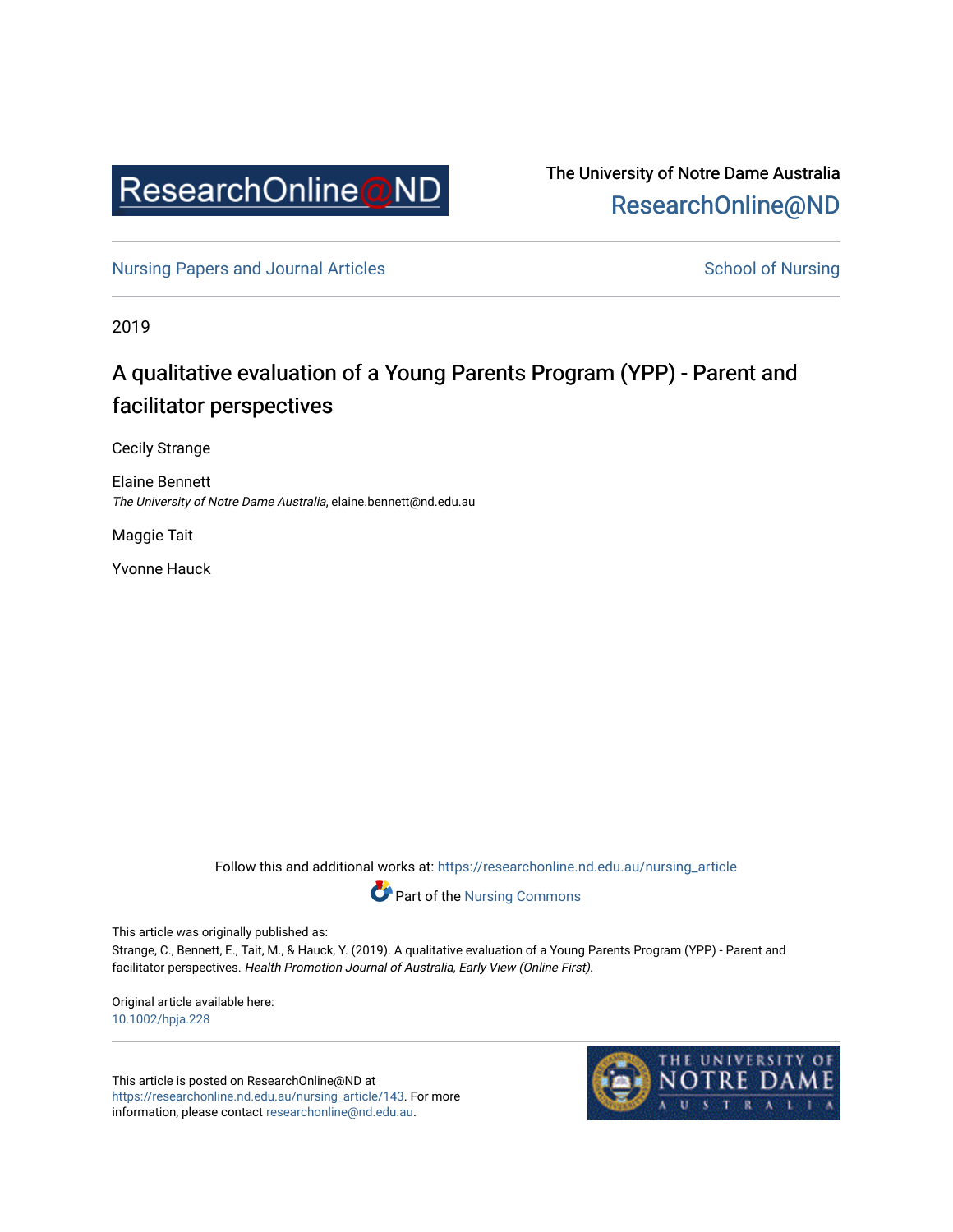This is the author's version of the following article, as accepted for publication: -

Strange, C., Bennett, E., Tait, M., and Hauck, Y. (2019) A qualitative evaluation of a Young Parents Program (YPP) – Parent and facilitator perspectives. *Health Promotion Journal of Australia, Early View Online First.* doi: 10.1002/hpja.228

<https://onlinelibrary.wiley.com/doi/full/10.1002/hpja.228>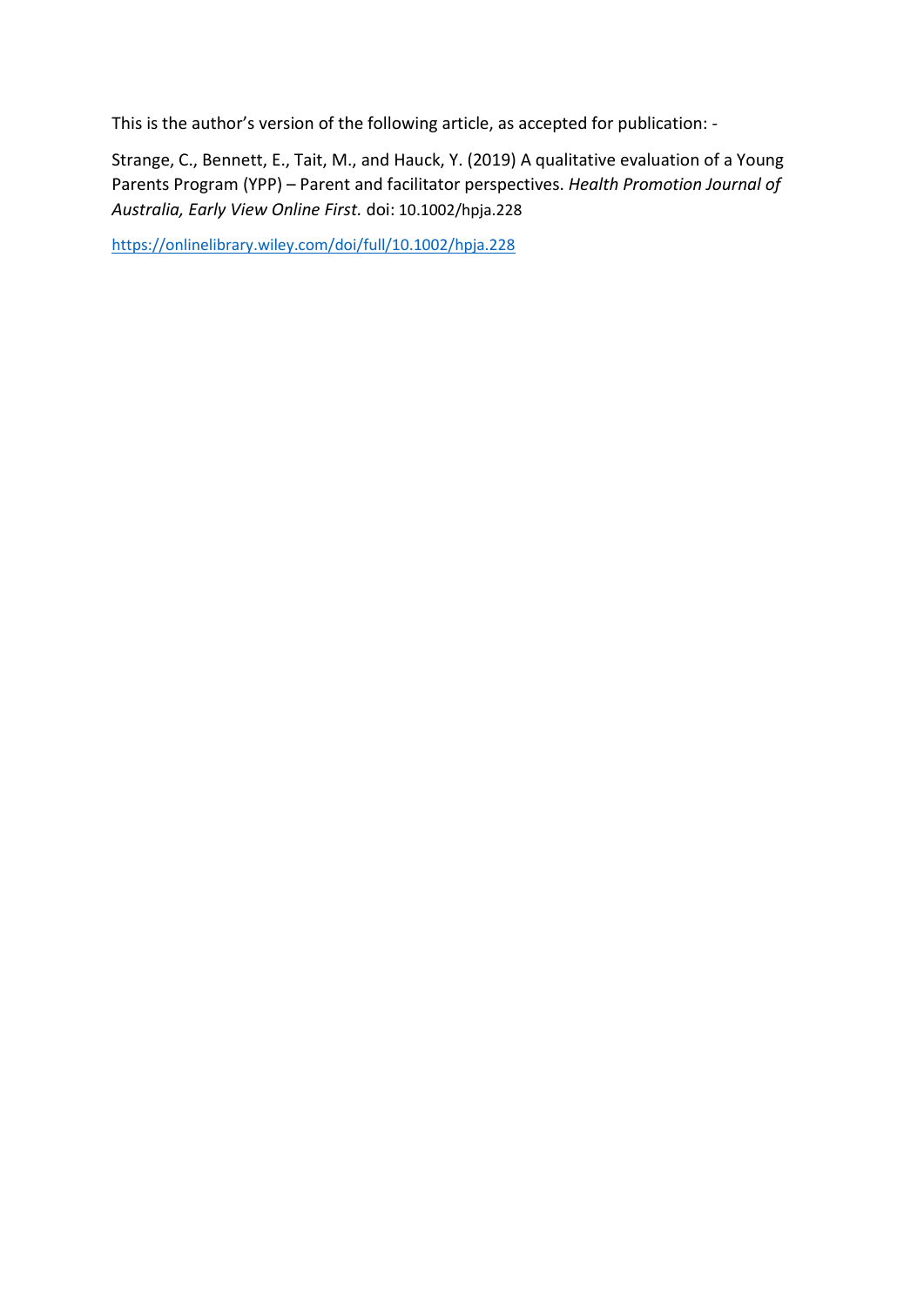# Title A qualitative evaluation of a Young Parents Program (YPP) – parent and facilitator perspectives

#### Authors

Cecily Strange (RN, BSc, PostGradDip, MSc, PhD)1,2 Elaine Bennett (RN, BAppScN, MN, DNsg)1,3,4, Maggie Tait (RN, RM, BA, PostGradCert Mental Health, CFHN)1 Yvonne Hauck (RN, RM, BScN, PostGradDip, MSc, PhD)3

#### Affiliations

- 1. Ngala (parenting organisation), Kensington, WA, Australia
- 2. School Population & Global Health, The University of Western Australia, Perth, WA, Australia
- 3. School of Nursing, Midwifery and Paramedicine, Curtin University, Perth, WA, Australia
- 4. School of Nursing and Midwifery, University Notre Dame Australia, Fremantle, WA, Australia

# Abstract

Issue addressed: Young parents (<25years) have lower engagement with health and community services and are more likely to experience negative outcomes in the perinatal period compared to older parents. The aim of this study was to evaluate the short to medium term outcomes of the Young Parents Program (YPP), specifically designed to engage and support young parents, using responsive and co-design strategies in a community setting.

Methods: A qualitative case study used data from interviews with participating parents (n=20) and a focus group with YPP facilitators (n=5).

Results: The findings report on the following short to medium term YPP outcomes for parents and children. Young parents: are engaged in early parenting services that are welcoming, nonjudgemental and holistic; build parenting skills, knowledge, confidence and are tuned into their infants' needs; are empowered to co-design program activities to meet their parenting and nonparenting needs; have developed friendships and a social support network in their local community; and, are linked into community services and resources. Their children are cared for and stimulated with age appropriate interactions and play.

Conclusion: Flexible, responsive and co-designed programs for young parents are effective means of connecting parents to services, social support networks, and can provide learning opportunities, which enhance both child and parent attachment and development.

So what? Qualitative evaluation provides an understanding of contextual factors – required to inform effective design and delivery of young parent community programs.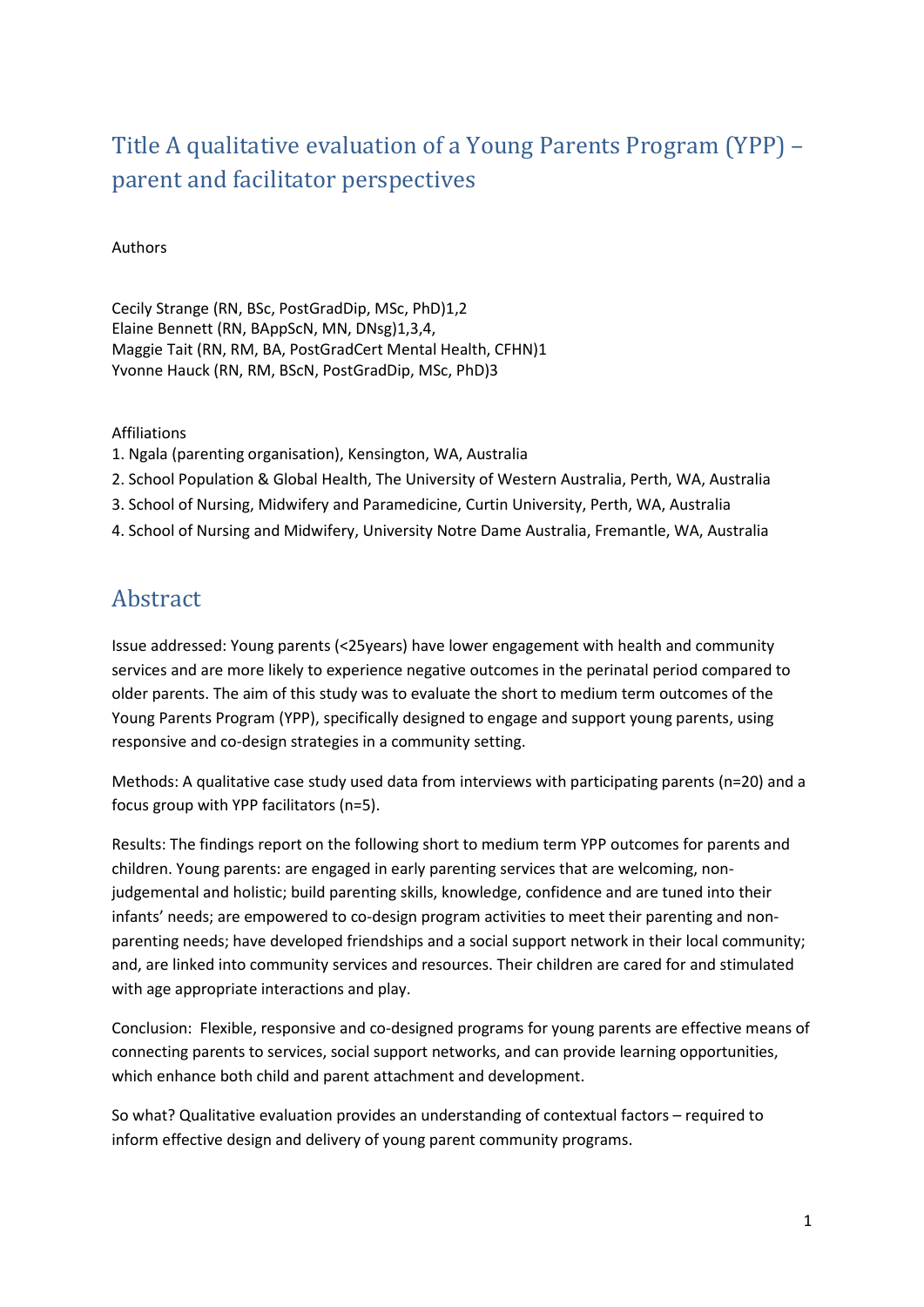#### 50 word plain language summary

This study explored the experiences of facilitators and parents attending a young parent program (<25years). The findings support the need for young parent programs to be non-judgemental, include informal opportunities to learn about parenting and build friendships, and be responsive to parent needs by encouraging their input about program content.

## Introduction

Substantial evidence indicates prevention and early intervention with families fosters long term benefits in physical and mental health, educational achievement and emotional functioning for children (1). Group parenting programs are opportunities for early intervention with young parents (<25 years old). There is some evidence (2-4) on the benefits for young mothers participating in group programs, such as social support and an improved parent-child bond. However, the literature does not provide an evaluation of the nexus between the strategies and activities of a group program and the short to medium outcomes through the perspectives of parent and facilitators, which is the focus of this study.

### **Background**

Overall, women in Australia are giving birth later in life and one of the consequences is the proportion of young mothers (< 25 years) fell from 19% in 2005 to 15% in 2015 (5). Adolescent (15- 19 years) fertility rates in Australia are at a historic low (10.5 per 1000 births in 2016) (6); comparable to Canada (9.0) and lower than USA (21.0) and UK (14.0) (7). Adolescent parenthood is sometimes planned (8) and young mothers have the capacity for becoming commendable parents who enjoy the responsibility and rewards of parenting (9, 10). Nevertheless, young parents are in their formative years as adults, and are therefore still learning social, education and life skills at the same time as they are learning about parenting their infants, commonly in complex and disadvantaged home environments (9, 11).

Until recently, adolescent motherhood has been viewed as problematic and likely to result in poorer health and education outcomes for the parent and child compared to older parents (12). Sheeran et al. (12) argued that it is the social disadvantages, often multiple, experienced by many adolescent parents rather than early parenthood per se that created pathways to poorer maternal and child outcomes. Young parents are more likely to be less educated and experience long term social and economic disadvantage than their older counterparts (13, 14). Adolescents are also more likely to use tobacco, alcohol and other drugs during pregnancy than older pregnant women (15, 16). While substance use is sometimes discontinued during adolescent pregnancy it is commonly resumed after the birth (17). Adolescent women are at risk of more medical or obstetric complications during pregnancy and childbirth than older women (18). However, the Australian Longitudinal Study of Women's Health found only small deficits in outcomes for younger mothers compared to older mothers when pre-existing socioeconomic disadvantages were controlled for (19). Young fathers as well have complex lives and require father-friendly inclusive practice and policy. These young fathers require assistance with the transition to fatherhood; however, services are often not geared to include young fathers (20).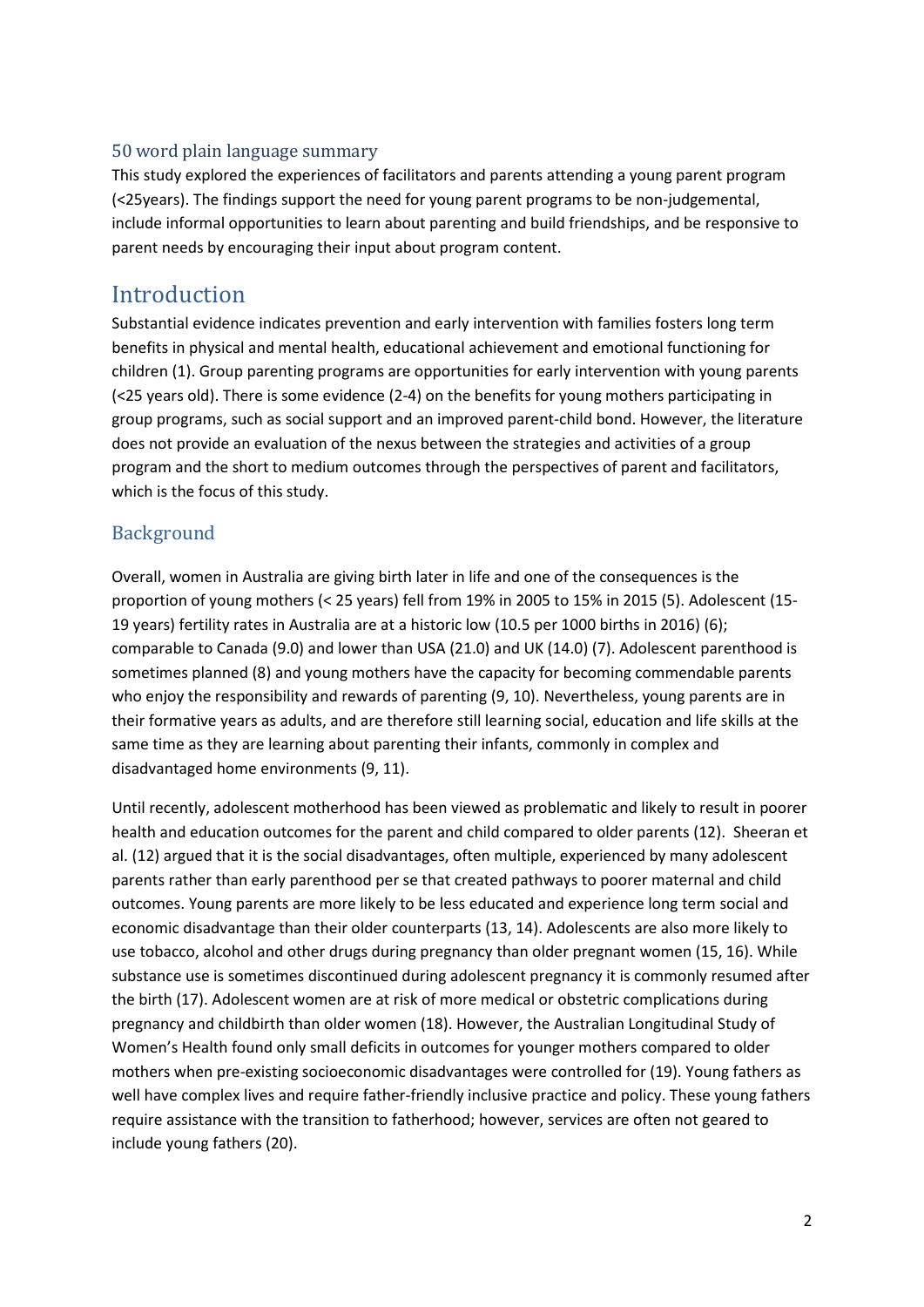Engaging and supporting young parents requires interventions that are holistic and sensitive to both parenting and personal growth of young adulthood, with a focus on strengths–based interchange, shared decision making, and sensitivity to cultural needs and potential stigma (12, 21). The evaluation in this paper describes the holistic approach with young parents, and the program logic and assumptions that underpin the pathways to program outcomes for the parents and their children.

### The Young Parents Program (YPP)

The Young Parents Program (YPP) is for parents <25 years of age with infants and young children (<3 years) living in a socially disadvantaged area in Perth, Western Australia. The program is provided in partnership with a locally placed early years' service that offers intensive family support, including advocacy, home visits and transport if needed. YPP is designed to engage and support young parents to enhance both parent and child attachment and development. The program is facilitated weekly from a community centre during school terms. The YPP currently has two sessions – a morning session for parents with children aged 1-3 years, and an afternoon session for parents with children aged <1 year. The number of parents attending is continually variable (between eight and 20 parents with their children) due to child and parent factors such as illness, employment and group changes due to child's age.

The YPP applies 'soft entry' where parents can self-refer or be referred and join at any time point. A strength-based approach is facilitated in an informal non-didactic way to foster peer interaction, sharing and learning, and the development of social support networks and community connectedness. Program content focuses on parenting knowledge and skills, child development, as well as the needs of the parents, which may include speakers from local service and education sectors. The parents co-design with staff the topics for talks (such as age related sleeping, feeding, importance of nutrition, immunisation and dental care), incursions (such as health and education visitors) and excursions (community activities such as library, parks, swimming and water safety lessons). Each onsite session consists of activities for parents and children to do together, childinitiated play, food preparation and communal sharing, and closure with rhyme time. These activities are modified as necessary when talks, incursions and excursions are planned. During the first visit to the group the staff discuss with new parents a 'working together agreement' that includes respectful interactions with peers, children and staff. For example, the use of appropriate language, making new people feel welcomed, listening to others, confidentiality, and no shouting at the children. Facilitators model the 'working together agreement' through their practice within the group. The program includes transport to the program and assistance with other community services as needed.

Although most parents attending are mothers, fathers and grandparents are also encouraged to attend group sessions. Weekend events and excursions enabled more Dads to attend. The program is culturally safe for parents from Aboriginal and Torres Strait Islander and culturally and linguistically diverse (CALD) backgrounds. The program is linked into an Aboriginal family playgroup in the area and has support from the service provider's Aboriginal liaison Officer. However, only two Indigenous and CALD families have attended to date. YPP facilitation requires a skilled multidisciplinary team from health, education and family social work backgrounds, which is particularly crucial when supporting parents with mental health and family violence issues.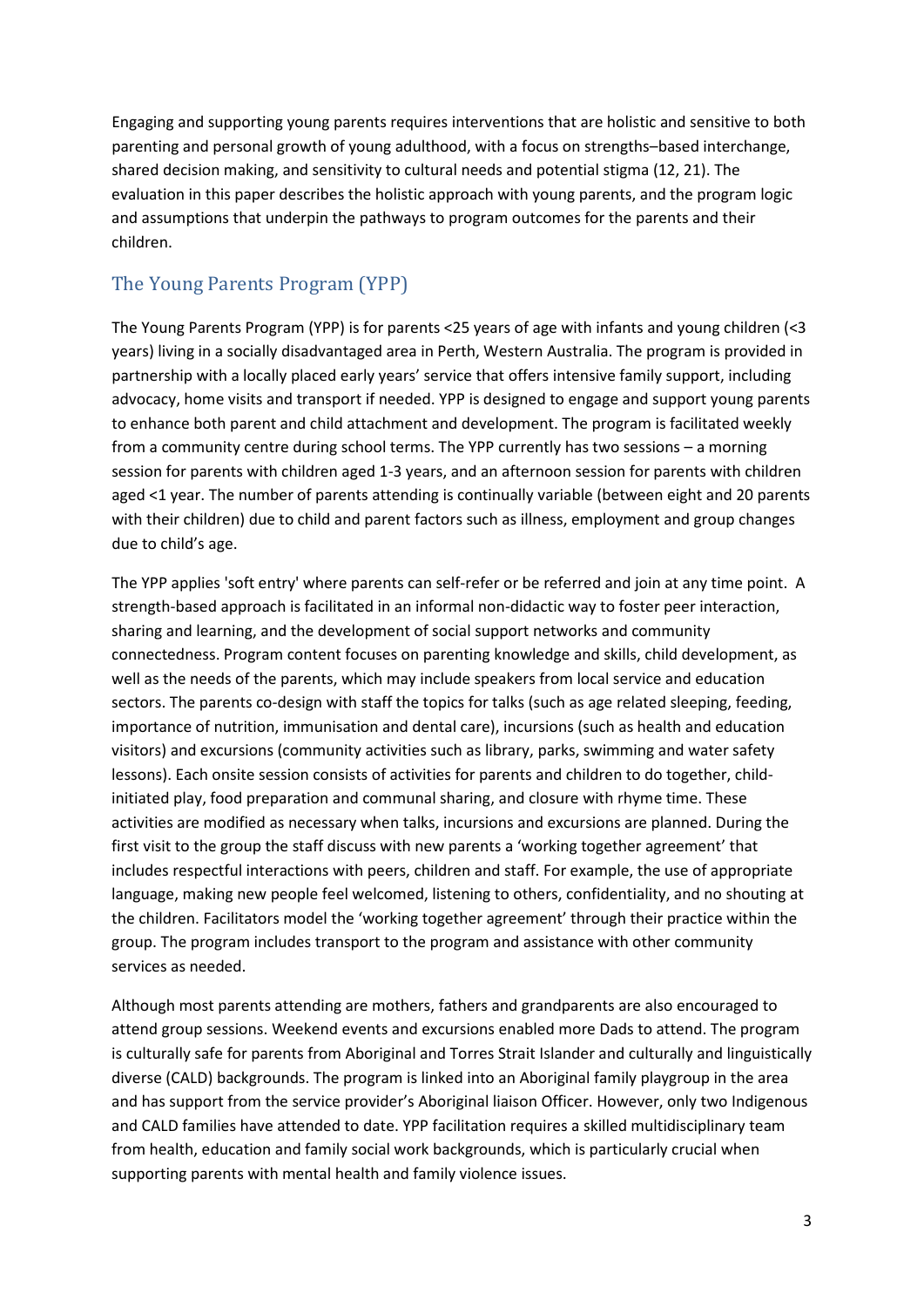Interventions that work in complex contexts such as the YPP, where there are several outcomes requiring a variety of strategies and actions, benefit from a visual representation of the program components such as achieved by a logic model (22). The logic model (Figure 1) lists the inputs of YPP and connects the outputs with short to medium term outcomes of the program. Logic models capture the complexity of programs and illustrate the pathways between outputs and outcomes; however, they do not include the assumptions needed to illustrate the theory of change that underpins the relationship between outputs and outcomes (23). The theory of change assumptions are described in Table 1. In combination the information in Figure 1 and Table 1 outline the components, outcomes and theory of YPP.

*(Insert Figure 1 and Table 1 here)*

## Methods

The purpose of this study was to evaluate the extent that strategies (S1-9) and activities (A1-7) of YPP achieved the anticipated short to medium (S-M1-9) outcomes (Figure 1) for parents and children. The study received ethics approval from Curtin University (RDHS-148-16) and followed the guidelines of the NHMRC statement on ethical conduct (National Health & Medical Research Council 2007).

A case study design is suitable for evaluation when seeking to understand the varied perceptions and experiences of people attending a purposeful group (24). Qualitative data were collected using interviews with parents and a focus group with YPP facilitators. The questions and prompts in the interview and focus group guides (Tables 2 and 3) correspond to the components, assumptions and expected outcomes of YPP (Figure 1 and Table 1). This case study employs naturalistic enquiry and interpretation underpinned by constructivist ontology and epistemology, and recognises the relationship between the researcher and participants (25). The authors work in the field of parenting and child health.

### Participants and data collection

All parents who had attended YPP for a minimum of 10 sessions were eligible to participate in the study. The first author, who is independent from YPP, visited the program sessions and introduced the evaluation study to parents. Three of the 23 parents invited by the first author declined to participate. Parents who consented to participate were interviewed face-to-face with privacy by the first author at the YPP centre during session times. Interviews were semi structured and audio recorded. Interview topics focused on parents' experiences within YPP and the impact, if any, on their parenting skills and confidence, perceived benefits for child, and social and community networks (Table 2 – interview guide). Interviews ranged from 20-50 minutes.

YPP facilitators (staff and volunteers) were invited by the first author to participate in a focus group and all five agreed to participate. Information and consent forms outlined confidentiality and reassured staff that their decision to participate or not would not impact their employer relationship. The focus group was facilitated and audio recorded by an independent researcher, who was neither an investigator nor employee of the YPP service provider. Discussion topics focused on the program benefits for parents and children, the core strategies and activities, and the enablers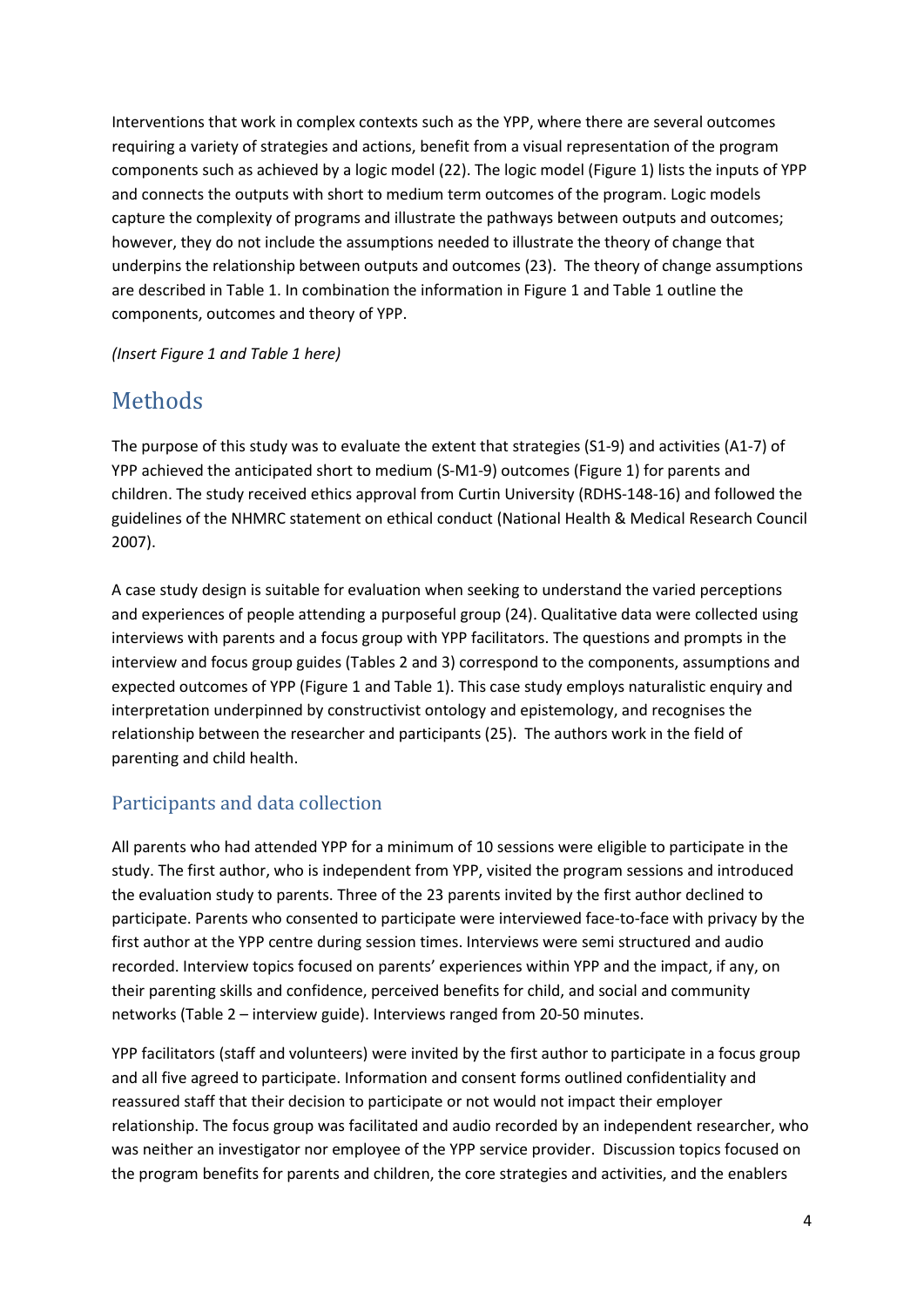and challenges in running the program (Table 3 – focus group guide). The focus group was 90 minutes long. Transcriptions of all audio recordings were de-identified and stored securely to protect privacy.

### Analysis

A thematic analysis as described by Creswell (25) was undertaken, involving immersion in the data, coding and comparison with relevant literature. Data were initially coded into topic categories for organisation and then abstracted into themes and sub-themes that reflected the experiences, patterns and the nexus with S-M1-9 outcomes (Figure 1) found in the analysis. Rigour for the study was enhanced through engagement of the first and third authors in the field, maintenance of an audit trail and analysis undertaken independently by three of the authors ( $1^{st}, 2^{nd}, 4^{th}$ ) followed by discussion and consensus on data saturation and the final themes (all authors).

# Results and discussion

The study involved 25 participants (parents n=20, facilitators n=5). As parents join YPP at different times data collection continued from October 2016 to September 2017. Parent participants were 19 mothers aged 18-25 years and one father >25 years. Seventeen parents had one child and three parents had two children. Children were aged six months to three years. Referral to YPP was commonly through services such as parenting support organisations, child health nurses, antenatal general practitioner clinic, as well as self-referral through social networks. At the time of data collection 12 parents had a partner, six parents were studying and four were in part-time employment. Facilitator participants (staff n=4, volunteers n=1) were from child health, mental health, early childhood education and family support backgrounds.

The evaluation findings are grouped into themes that reflect the short to medium (S-M1-9) program outcomes for parents and children (see Figure 1 for details). Some outcomes overlap and are grouped in the findings. Parents were coded P1 to P20 and facilitators coded F1 to F5. Parent interview and facilitator focus group data were analysed together. The results are embedded with discussion of existing evidence as recommended by (26).

### 1. Welcoming, non-judgemental and holistic care (S-M1, S-M6)

Facilitators provided a welcoming, non-judgemental and caring '*wrap-around service' (F3)* where parent shared their parenting challenges*.* A non-judgmental environment was perceived to be very important. For example, parents reported *'fearing judgement'* or being judged by older parents in the community and work place as confirmed by this parent *' A neighbour goes… like you shouldn't have kids at your age…you're a child yourself…why should you have kids?' (P19 child 10 months)*. Furthermore young parents reported they avoided mainstream parenting groups where they felt judged and isolated. Our finding is congruent with McArthur and Winkworth (27) who found stigma both perceived and predicted resulted in young parents avoidance of mainstream services. One young parent described the welcome at YPP compared to the isolation felt in other playgroups.

*'So I've tried a few different ones but it never felt right…it didn't feel as welcoming. I just didn't connect with the facilitators and I didn't connect with the parents that came, I just felt isolated whereas here… I've never experienced those feelings.' (P9 child 30 months)*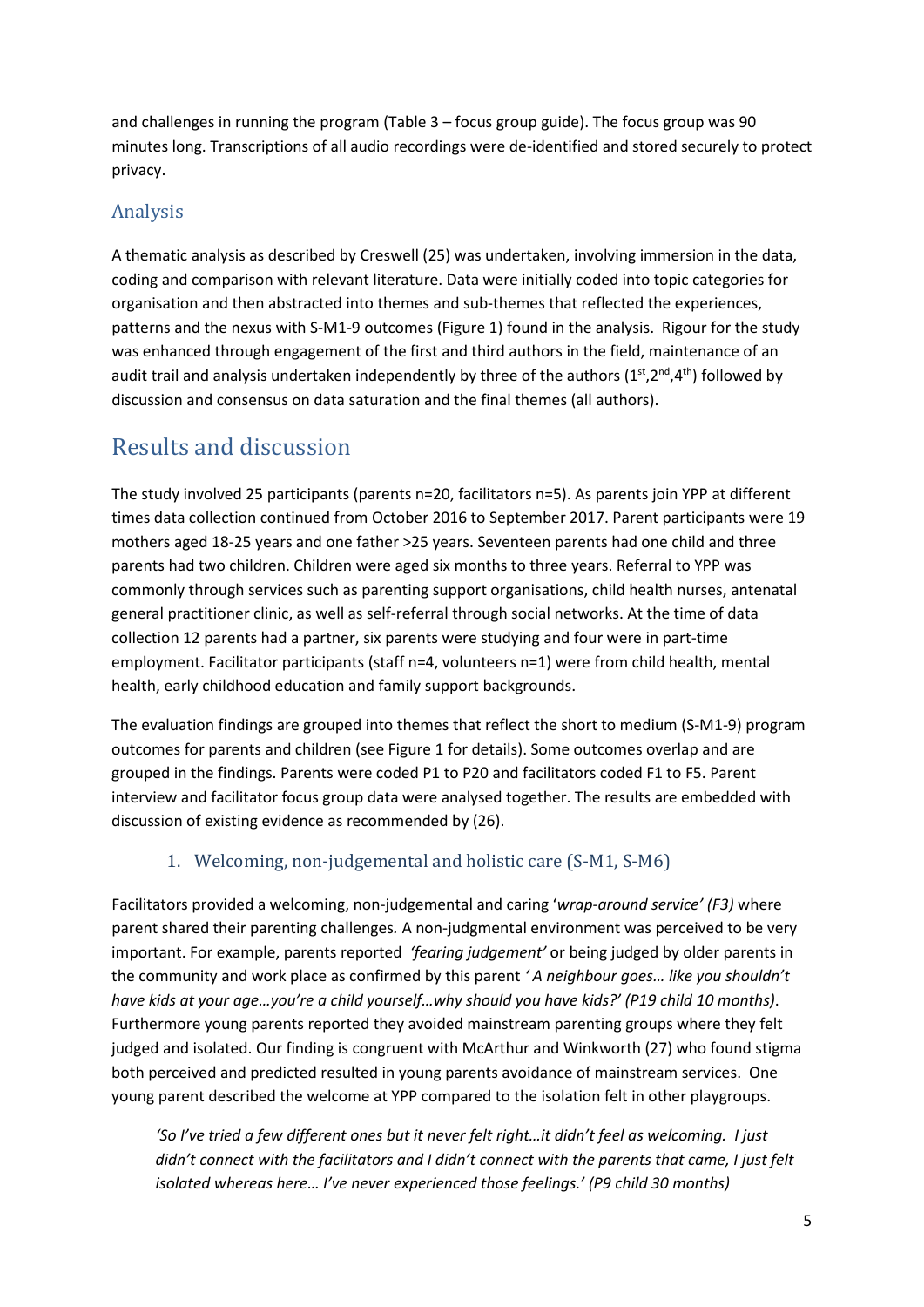Facilitators expressed the importance of building relationships, trust, and showing a 'genuine interest' in the parents and their lives. This was reflected in comments from parents who felt their concerns were taken seriously and remembered by the staff as explained here by one parent.

*'When you walk in you'll have one of the girls come up to you, like the girls that work here and they'll say how are you feeling? How's this going? …they will individually check up on everyone. I think that's more than enough to know that someone actually cares.' (P5 child 12 months)*

Many of the parents enjoyed the ice-breaker games facilitators used to help the parents chat to each other - '*Because it gets you involved with other people' (P19 child 10 months).* Icebreaker games helped to share a little bit about themselves – '…*was really good 'cause you know you sort of get your name out there kind of thing… a little bit about yourself and then just take it from there. (P6 child 6 months)* A couple of parents felt there could be more introduction games as there were *' more and more new mums coming' (P2 child 12 months).*

Some parents enjoyed the activities of cooking or doing other things with another parent in the group as a good way of getting to know others as illustrated here:

*'So, even with washing up…there's like two people that don't even really talk…that wash up…and they like…get to know each other… Cause there's some people that don't like… getting out there and talking. I'm a bit like that… I don't like going full out like… but I would love to meet new Mums.' (P7 child 14 months)* 

Doing jobs together was particularly helpful for parents who found it awkward talking to others they did not know. *'I remember the first time I came here…it was very awkward. I didn't know anyone and… very uncomfortable … but doing things with someone as you got to meet them (was good). (P17 child 10 months)*

The informal nature of attending the group suited most of the parents who were able to re-join the group following work or study commitments and other interruptions in their lives. Although fathers and other family members are encouraged to participate almost half of the mothers did not have a partner or contact with the fathers, and those that did generally had partners at work during program sessions. Further consideration needs to occur on how future programs can include the engagement and needs of young fathers. Evidence has demonstrated the importance of the father's role with their child (20). However, mainstream health services are generally designed without consideration to fathering, which results in exclusion of fathers during pregnancy, birth and the subsequent father-child experience (28).

Many of the parents in our study had complex social needs, as found in other studies with young parents (11). Complex social needs along with stigma have been identified by McArthur and Winkworth (29) as factors that prevented the realisation of the 'hopes and dreams' of young parents. Therefore, it is imperative to ensure young parents are engaged with services that meet their needs.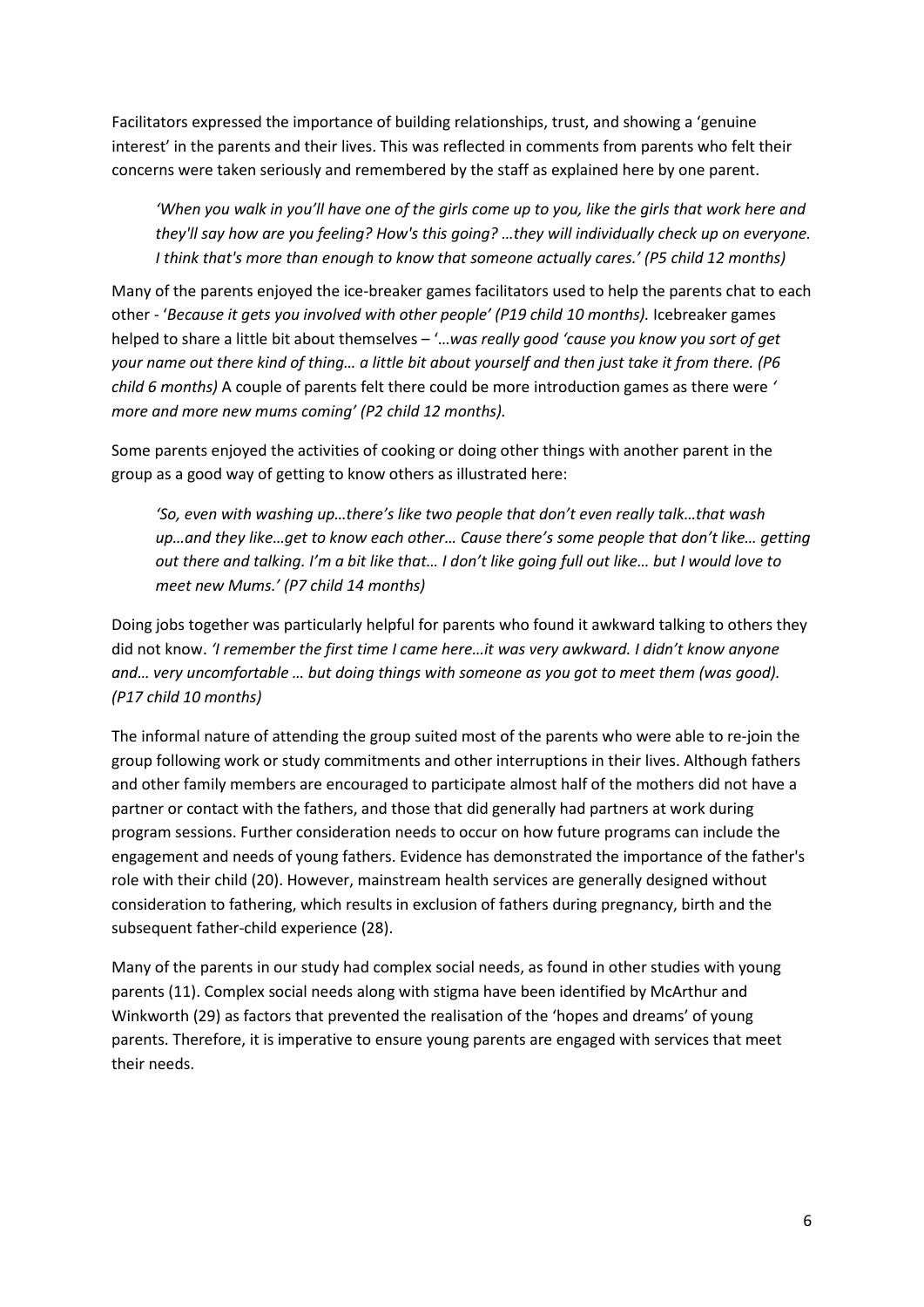### 2. Building parent skills, knowledge, confidence and 'tuning in' (S-M2, S-M3, S-M4)

Parents developed skills and knowledge through a variety of ways. Facilitators role-modelled positive parenting behaviours and interactions within the group, and used questions as opportunities for group discussions. These informal strategies and activities provided incidental learning opportunities that were effective, and have been reported elsewhere as more valuable in developing parenting skills compared to formal sessions (30). A strengths-based approach that focused on what parents were doing well, and the opportunity to talk with others helped parents to feel reassured and more confident in their parenting, and is consistent with other authors (3, 4, 12, 31). One facilitator described *'picking up positives that someone is doing'. (F1)*

'*… so when they see someone doing something really good… they just comment "You're doing a really good job." …just having that bit of positive feedback from someone who cares about them… because a lot of them don't have that (at home).'(F1)*

Facilitator engagement initiated learning experiences for the parents they were talking to and for other parents listening and observing. For example, one parent shared how they appreciated seeing and learning from facilitator interactions with other parents:

*' I really like seeing other people's parenting... you learn what you want to do and what you don't want to do… like when you see it in front of you… and I've learned a lot… just not from me asking for myself… but overhearing her (facilitator) from other parents asking her.'(P10 child 13 months)*

Facilitators also empowered peer learning by encouraging parents to share their experiences of parenting and to learn from each other as illustrated here:

*'One of the other mums… maybe even overheard the conversation… you'd have one mum come over and… maybe do this… I did this and it worked… and then you'd have another and another one and then all of a sudden you have this group of people trying to help you. And it's nice.' (P5 child 12 months)*

Facilitators would deliver talks on parenting topics such as sleeping and feeding, and organise incursions from experts as needed or requested by the parents. The value of responding to the needs of parents by tailoring talks was confirmed by one mother:

*'(Facilitator) did a talk last week about hygiene… and even though I'm pretty cluey about that stuff there's still things that she mentioned that I didn't know… and so you're learning little things here and there.' (P3 child 32 months)*

Several of the parents interviewed reported traumatic childhoods and/or difficult peer relationships, and had little positive parenting experience to draw on in their own role as a parent. Parents learned through the group how to 'tune in' to their child's needs. An attuned parent is responsive to their infant, soothing when needed and mirroring pleasure and affect so the child feels secure in the care (32). One facilitator illustrated the infant 'tuning in' and encouragement and support needed for parents who had experienced trauma and rejection in their own lives.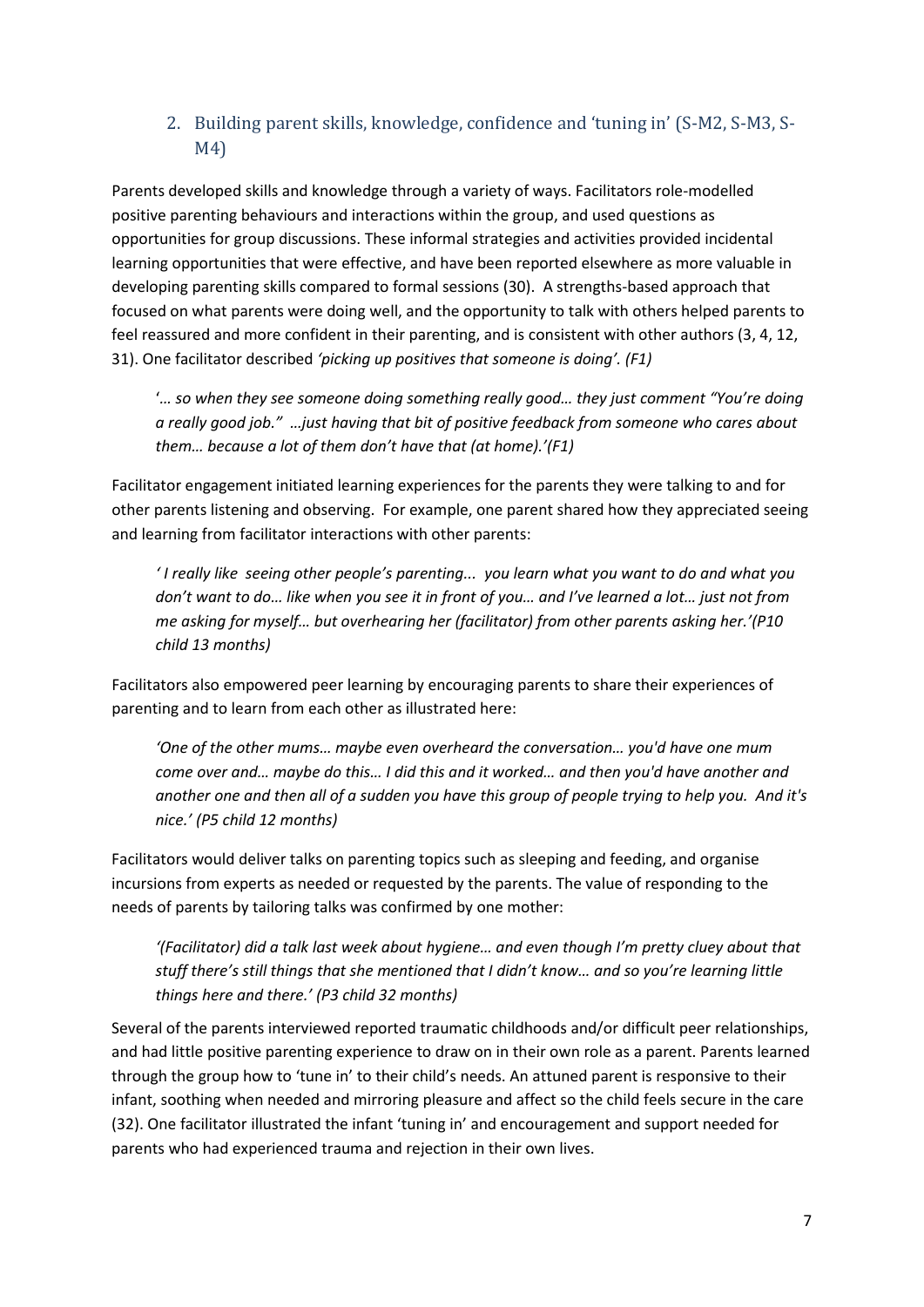*'We get a lot of these first-time mums… because they have had quite a lot of trauma in their own background and rejection… as we know… comes out in their parenting. So sometimes a comment can be made (by parent)… "Oh, she just doesn't like me. She never smiles at me." and just by having someone there to say… "Well… look at her… she's actually looking at you. She needs you. You're a great mum." So… all of that promotes attachment and caring and bonding and picking up then on the needs of the child which strengthens the (parent and child) relationship.' (F2)*

A few of the parents stated they did not want to repeat some of the parenting practices they experienced as children. Several parents were referred to specialist programs. One parent described the struggle with parenting their child's behaviour:

*'I said to (the facilitator) "I can start to feel like I want to smack her. She's… driving me crazy. I should learn the skills." The last thing I want is to hit my kids. I don't want them to be scared of me.' (P13 children 18 and 30 months, has been attending parent behaviour courses referred through YPP)*

Facilitators felt that parent confidence had increased over the course of the program and this was regarded as an important outcome. Parents did not spontaneously use the term 'confidence' in the interviews. However, when asked if attending the program had influenced their parenting confidence they all shared that they were more confident. One parent spoke of being more comfortable as a parent:

*'It's made me a lot more comfortable… as a parent and a friend… like I was saying I was nervous coming here… but now… I feel like I can go out and do more things without having that worry of being nervous I guess.' (P6 child 6 months)*

### 3. Child/ren cared for and stimulated with age appropriate play and interactions (S-M4, S-M5)

'Tuning in' (S-M4) is further reported on here. In addition to traumatic backgrounds experienced by several parents, most parents had little to no experience with infants prior to becoming a parent and many had limited support networks with parenting experience. Observing facilitators role modelling responses to infants as well as peer learning helped parents to 'tune in' and develop ways of positively interacting and stimulating their child (32). One parent described how she learned about 'tummy time' and this helped her child to learn to roll over:

*'Before she was five-and-a-half months old… she never rolled… she never did tummy time… she never did any of that because she just didn't want to and I just didn't push her. She started coming here and probably the second time we're here she rolled. Her skills are developing.' (P19 child 10 months)*

Facilitators provided age appropriate activities for the children. This included baby massage and sensory mats for the infants, toddler outdoor and play-based learning activities, and sing-a-longs. Although some parents were reluctant to sing along with the facilitators, in time, more of the parents joined in: *'All these nursery rhymes I'd never heard before… so I had to learn them…most of*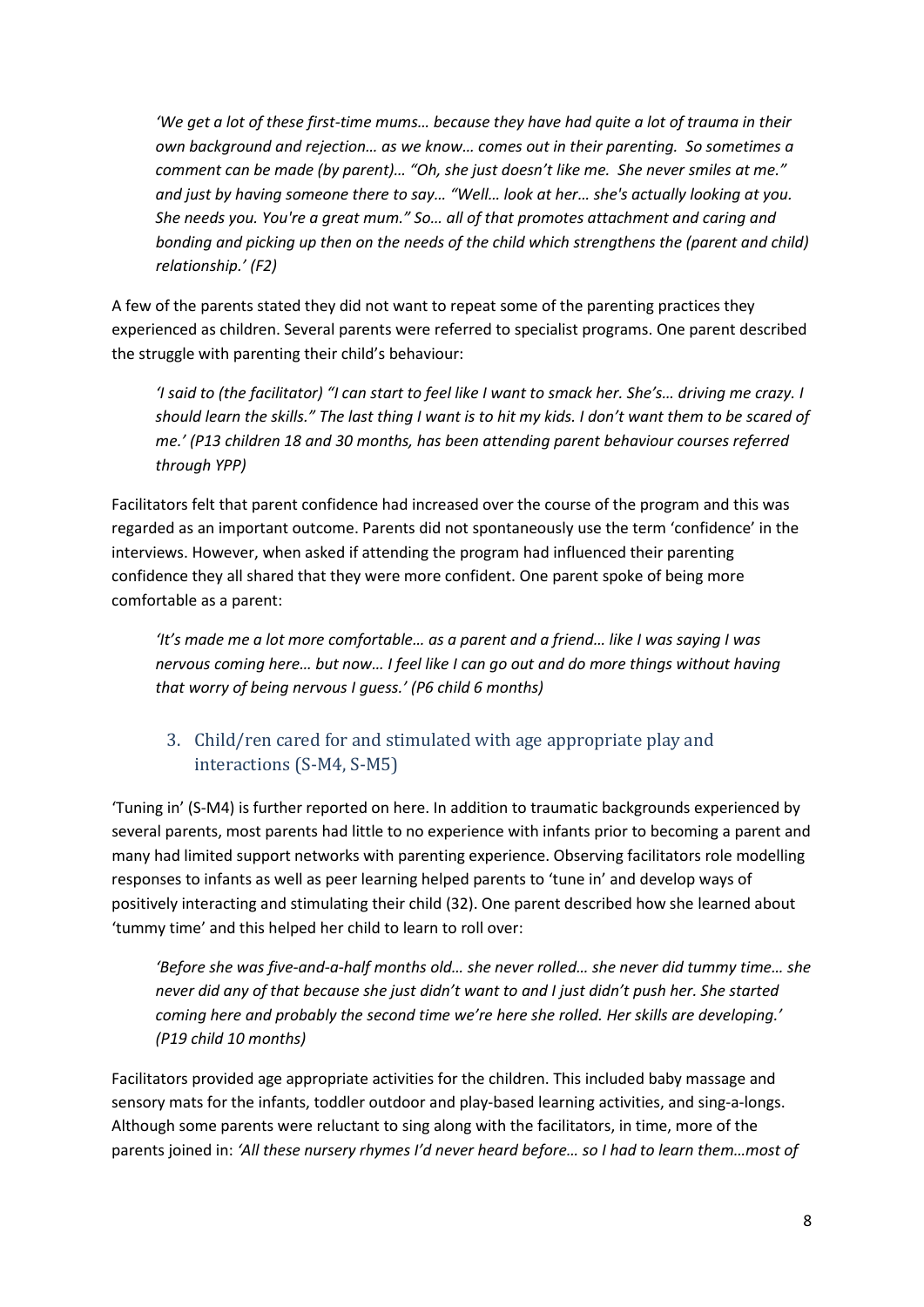*us sing them now. At the start…there wasn't very many of us singing the rhymes with them but we are doing it now'. (P20 child 6 months)*

Parents wanted the socialisation for their child with other children, and enjoyed learning about stimulation and play, activities they could replicate at home. These activities supported the importance of a home learning environment for children (31). A few parents wanted more craft activities for older children, while others felt child activities were well covered as explained here:

*'I think everything they do here is good. They have this sensory day… so the kids can touch things and work out with their fingers and what things feel like… and then days where they got experts and they shed light on problems that we're having as parent. ' (P11 child 9 months)*

Observing the interactions of their child with other children and adults was reassuring to parents on their child's development. Described by one parent as 'on the right path':

*'I just have to make sure that my child was still on the right path and she was… I like to come here because my child is benefiting and I'm getting that reassurance. So it was best for the both of us at the time.' (P9 child 30 months)*

### 4. Fostering friendships and social support network (S-M7)

Facilitators felt peer support was integral to the success of the program, as there were several vulnerable parents, who had limited support outside the group. This was reflected in a parent's view who confirmed that *'It is a good little group… I think we all have each other's back… like if something went wrong.' (P8 child 24 months)* Several parents found the company and support of other parents provided reassurance about their parenting. The combined benefits such as adult company, advice and reassurance from participating in YPP sessions are illustrated in this quote:

*'Being a first time mum and not having a family or friends around… it was kind of my way of reassuring myself that I'm not a bad parent... that I do know what I'm doing and my child is okay. I guess it was for a little bit of advice and reassurance and then at the same time it was talking to other human beings instead of not just taking baby talk 24/7.' (P9 child 30 months)*

Half of the parents stated they were isolated prior to joining the program and many of those isolated had not known other parents prior to joining YPP. Some parents talked about how becoming a parent resulted in losing old friends who did not have children and how it was important to have friends who were parents. Others had few friends before making friends through YPP. To illustrate one parent explained:

*'I felt really alone before I started coming 'cause I didn't know where else to go… and I didn't really have any friends. Coming here I've made lots of friends and there's always… someone to talk to or ask questions… I'm a very quiet person as well… so I think coming here I'm a bit more louder.' (P3 child 32 months)*

For many parents the support within the group had extended to a supportive network outside the program as has been found in other young parent group programs (2-4). On parent described her support network: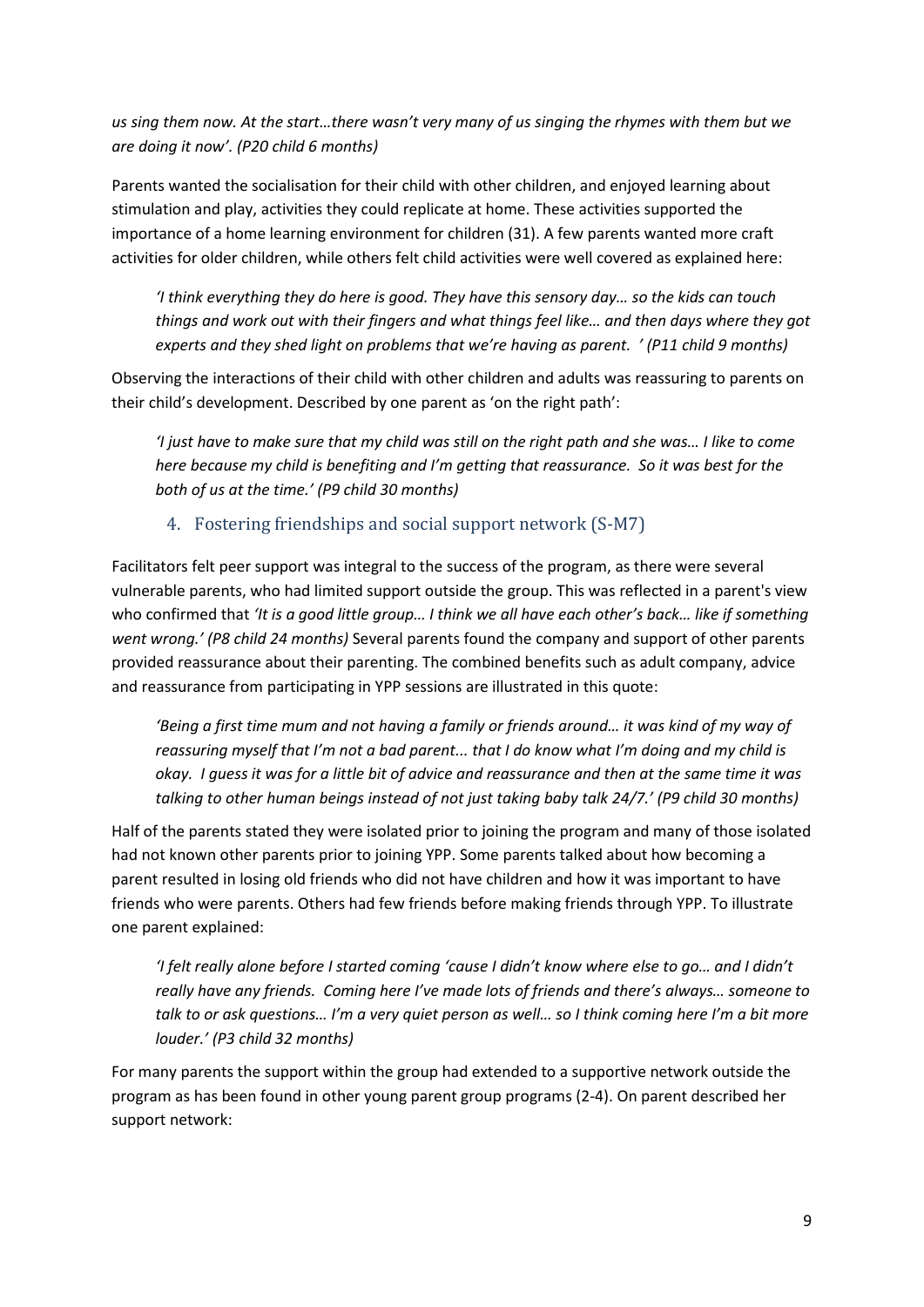*'The people in the toddler group… some of the girls there have met up outside of the group. So that gives you that connection to people when you need a hand or need someone to talk to… or just want to hang out and take the kids out.' (P11 child 9 months)*

For one parent who had no family support the friendships fostered in the group became her 'family' as explained here:

*'Since coming to the group I've got friends... that I can call up and be like… can you just come over and relieve me for 10 minutes, whereas before I never had that… since coming to this group I've got a family now from the girls… this group was family…' (P1 children 24 and 40 months)*

Socialisation was important for isolated parents with poor social support, particularly for those who had current or past history of mental health problems. *'Socialising for me… so I don't get really bad depression… cause I've had depression before.' (P2 child 12 months)* Almost half of the parents (n=9) disclosed to the interviewer a history of mental health problems existing before pregnancy and four identified as having postnatal depression. Five parents disclosed a history of trauma or domestic violence.

A few parents had not extended their contact with other YPP parents outside the program and generally these parents had histories of mental health, bullying or trauma that made it difficult for them to get to know others as described here.

*'I find it really difficult to connect with people on that friendship level mainly because of my anxiety and my depression. So it's hard to connect and find something that we're both interested in… and I get really socially awkward when I'm talking and meeting new people.* (Is that harder or easier talking to people now you're a parent?) *It's easier in some ways. I still get a bit uncomfortable and awkward but you can talk about how your child is doing… that they can crawl, or they can walk… and all the parents can relate to that but it's still a bit uncomfortable.' (P11 child 9 months)*

### 5. Co-design program with parents (S-M8)

Co-design is a partnership where service providers work with clients and community to design and deliver programs in an 'equal and reciprocal relationship'(33). Co-designing aspects of YPP with parents, such as talks, incursions and excursions helped to address specific needs and relevance for parents. Sometimes the suggestions were gathered using a confidential note system which enabled parents to raise issues they had or were concerned about within the group. To illustrate, one facilitator explained:

*'… after so many weeks we'll do a Post-It note… what they've enjoyed about the group… is there anything to change? Part of our planning for the term is based on what ideas of parents come up with those things.' (F1)*

For example, one parent was particularly concerned about car seats for infants as she felt some parents were not using correct car seating but did not want to raise this issue within the group. The confidential note system enabled her to raise the issue and the facilitator organised Kidsafe (weblink) for an incursion talk about a variety of safety issues for families with young children. The process is summarised by one parent: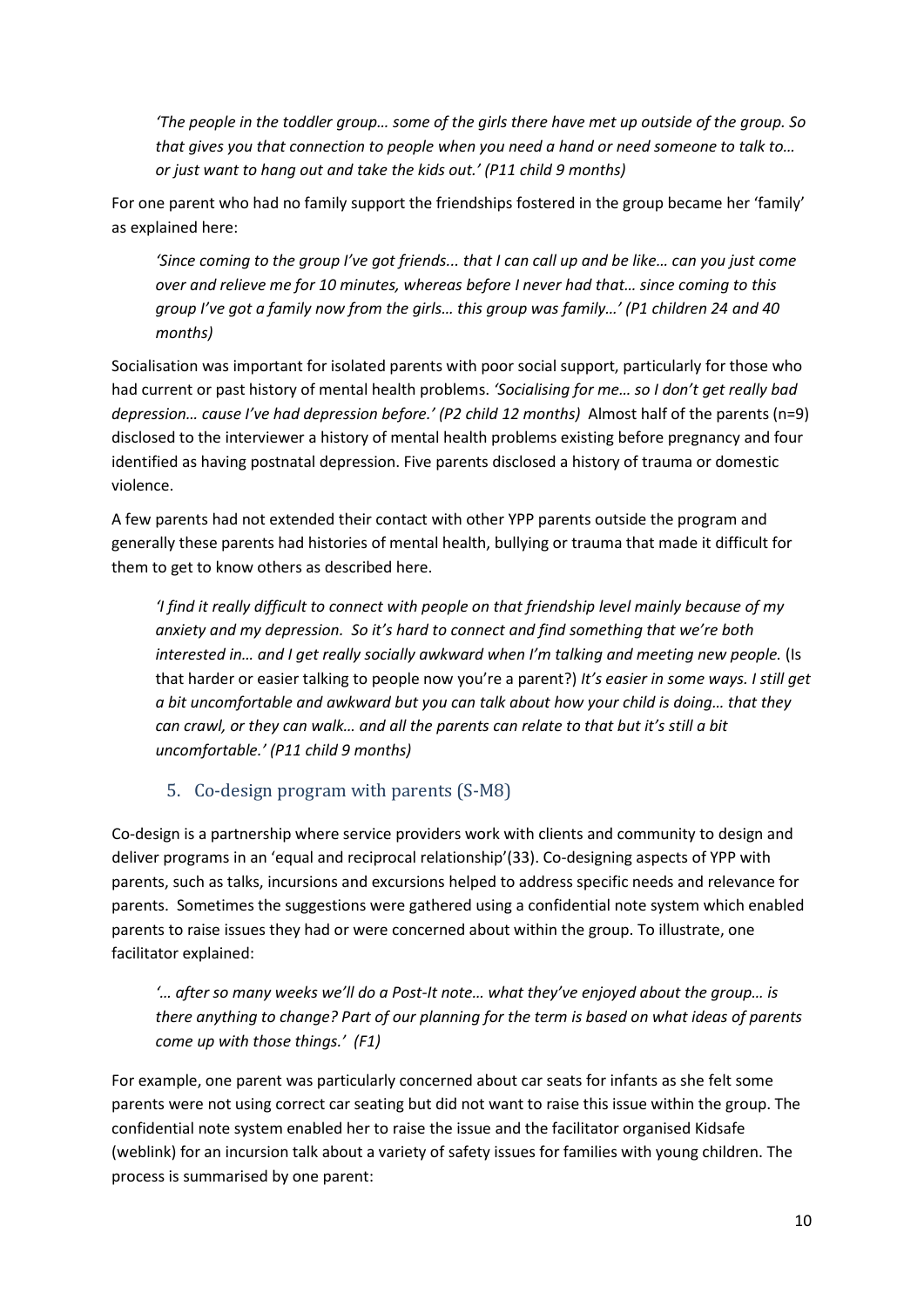*'Every couple of weeks they hand around Post-in notes and we can all write a question on there. So that if we want it to be confidential… nobody knows whose question that was. And the girls give some input… suggestions of things that we want to do in the next term… with the children or the group… food that the children might want to eat.' (P15 child 6 months)*

Although there was some natural attrition of the YPP membership due to parents leaving for employment and education, the group had become very large (20 parents with children attending) during 2016. Parents were then consulted about splitting the group and while some parents did not want this, the facilitators felt it would be better to split the group into child age groups. In 2017 the group was split into two sessions on the same day: 1) parents with infants attended the afternoon, and 2) parents with toddlers attended the morning session. Once children reached one year of age a couple of parents with their children were moved into the toddler group. Following the split the facilitators reported that '*the feedback is… it's working well for the families.' (F1)* The parents interviewed in 2017 were pleased with the change. Generally, these parents felt they had more opportunities to talk to the facilitators and to get to know other parents in a smaller group.

Overall, parents enjoyed co-designing and the facilitators felt co-designing empowered young parents through addressing both their parenting and personal development needs, a nexus also identified by community engagement proponents (34).

### 6. Parent and child community connections (S-M9)

In our study facilitators organised excursions and had a solid knowledge of local community services such as child health, mental health, education, family support services to link parents into; recognised as key factors in successful facilitation of supported playgroups (35) and the 'Smalltalk' parent group intervention (31). One facilitator accompanied parents to local services or provided transport if needed. Facilitation skills as for other supported parent groups with young children (36) are pivotal in achieving program outcomes.

Participating and getting to know others in the local community, particularly for parents who had been isolated, helped a sense of 'connectedness' and is congruent with other community studies of parents with young children (37, 38). The sense of 'connectedness' was stronger for those who had been isolated prior to attending YPP as they now had a social network and help nearby if needed. Several parents had discovered enjoyable family activities and services in the local area. *So it's good to kind of find out things to do and what other mums do in the area as well (P16 child 12 months).*  Participating by *'going out'* and '*actually doing stuff in the community'* enhanced the feeling of connectedness as described here:

*'Going out and socialising with the other mums… going to places I don't ever used to go… I didn't really have friends in the area until I started coming to YPP because I didn't work or anything… so I didn't have any way to make friends.' (P20 child 6 months)*

Getting to know a positive social network in the local community changed a couple of parents' negative views of their community. The local area is a low socio-economic area and is perceived by some parents to be unsafe due to drug issues. One parent's view changed after meeting people through YPP to where she now feels more comfortable and safer in the community as explained here: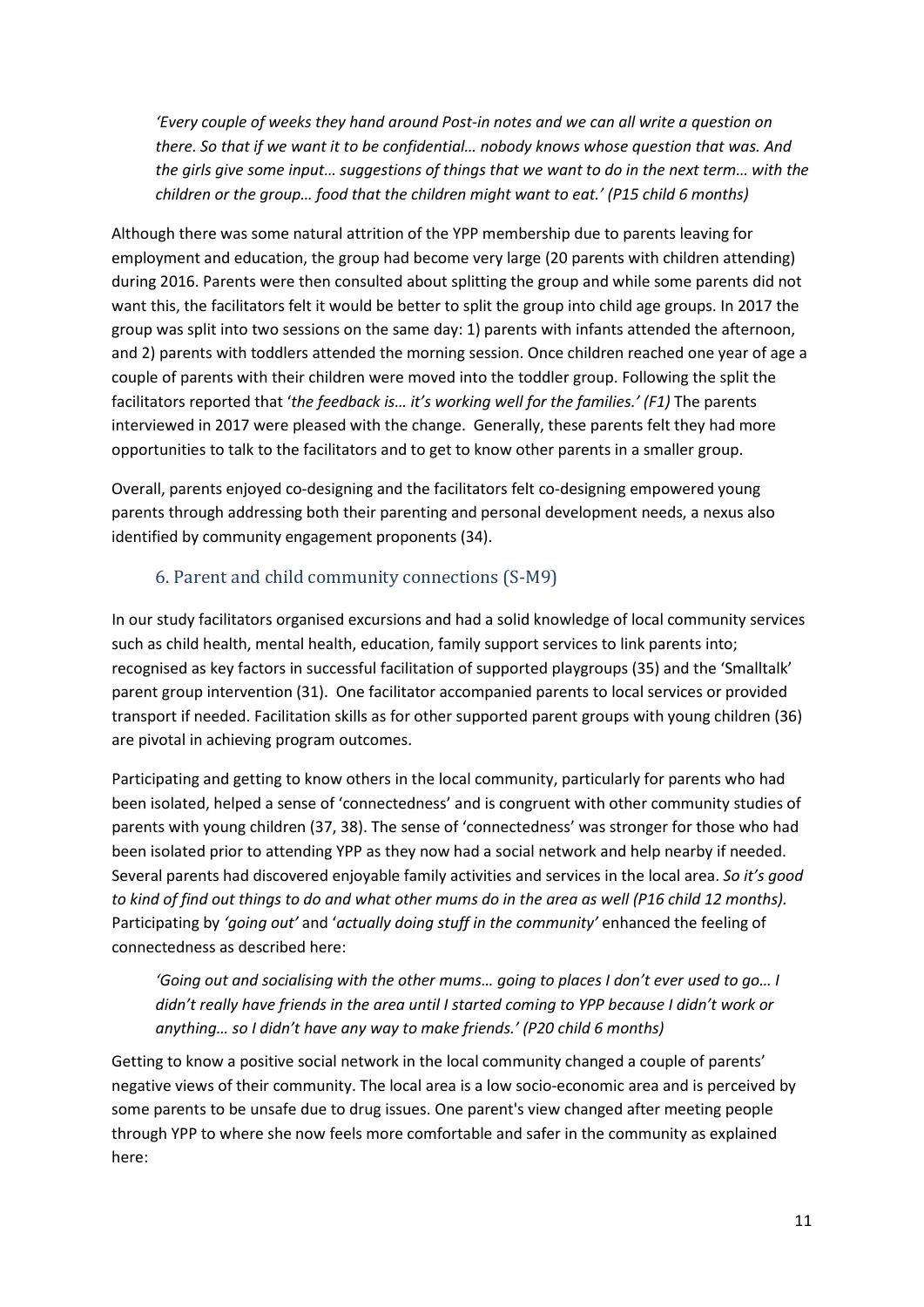*'It makes me feel like it's not such a derro (terrible) place, because all you hear about (town) on the news is terrible things… I always thought that it was just a dodgy drug area. But since coming to YPP and meeting all these other people… who aren't dodgy… it's actually made me feel a lot more comfortable and safer about living here…' (P4 child 15 months)*

#### Limitations and strengths

This evaluation has several limitations. The sample size is small as limited to a case study of YPP at one location. Facilitators, employees of the same organisation as three of the investigators, may have felt pressure to overstate the perceived program benefits for parents, notwithstanding the focus group was facilitated by an independent researcher. However, the illustrations and comments from parents corroborated well with the discussion on program benefits and outcomes from facilitators. Triangulation of data from different sources in this study included parent and facilitator data and contributed to achieving trustworthiness and confirmability of the qualitative findings (25).

The parent perspectives are limited to parents who consented to participate and may not reflect the experiences of other parents who may have left the program due to a negative experience. Consequently, there may be an overrepresentation of positive experiences. Nonetheless, many of the parent participants had complex social problems and experienced isolation prior to attending YPP, which provided a deeper understanding of the tangible benefits from participating in a program for these often 'hard to reach' young parents. Only two parents from Aboriginal and Torres Strait Islander and CALD backgrounds have attended the program and were not attending during the periods of data collection. Further understanding is needed in linking young Indigenous and CALD parents into young parent programs, in particular for young Indigenous women who are more likely to be a young parent (<25years) than non-Indigenous women (5). The voice of only one father whose comments were not identified to protect his privacy was a limitation. Further research is needed to capture the potential benefits for fathers attending young parent programs.

Evaluation of parenting programs can be problematic as there may be several external factors influencing the outcomes for parents, such as changes in partner support, life circumstances or relocation, which are difficult to capture quantitatively. On the other hand, qualitative evaluation captures the context of peoples lived experience and gives participants a voice (26). Furthermore, a deeper understanding of participant experience and progress enables a review of assumptions, theory and expected outcomes underpinning programs. The review can then inform future planning of inputs and outputs in program logic models, as has been undertaken with YPP.

Evaluation of more structured programs such as McDonald et al.'s (2) 'Families and Schools Together (FAST) babies' in Canada provided quantitative results on benefits for parents and intergenerational relationships. Many of the parents in McDonald et al.'s (2) study had grandparents involved in their eight week program. In our study, many of the parents had limited family support and social complexity that would make attendance and graduating from a FAST babies' course difficult. Nonetheless, the YPP strategies and activities align with the FAST babies program, and the core elements of the Australian 'Smalltalk' (31) intervention, but are more flexible in delivery and parents can continue to attend while their child is within the age group.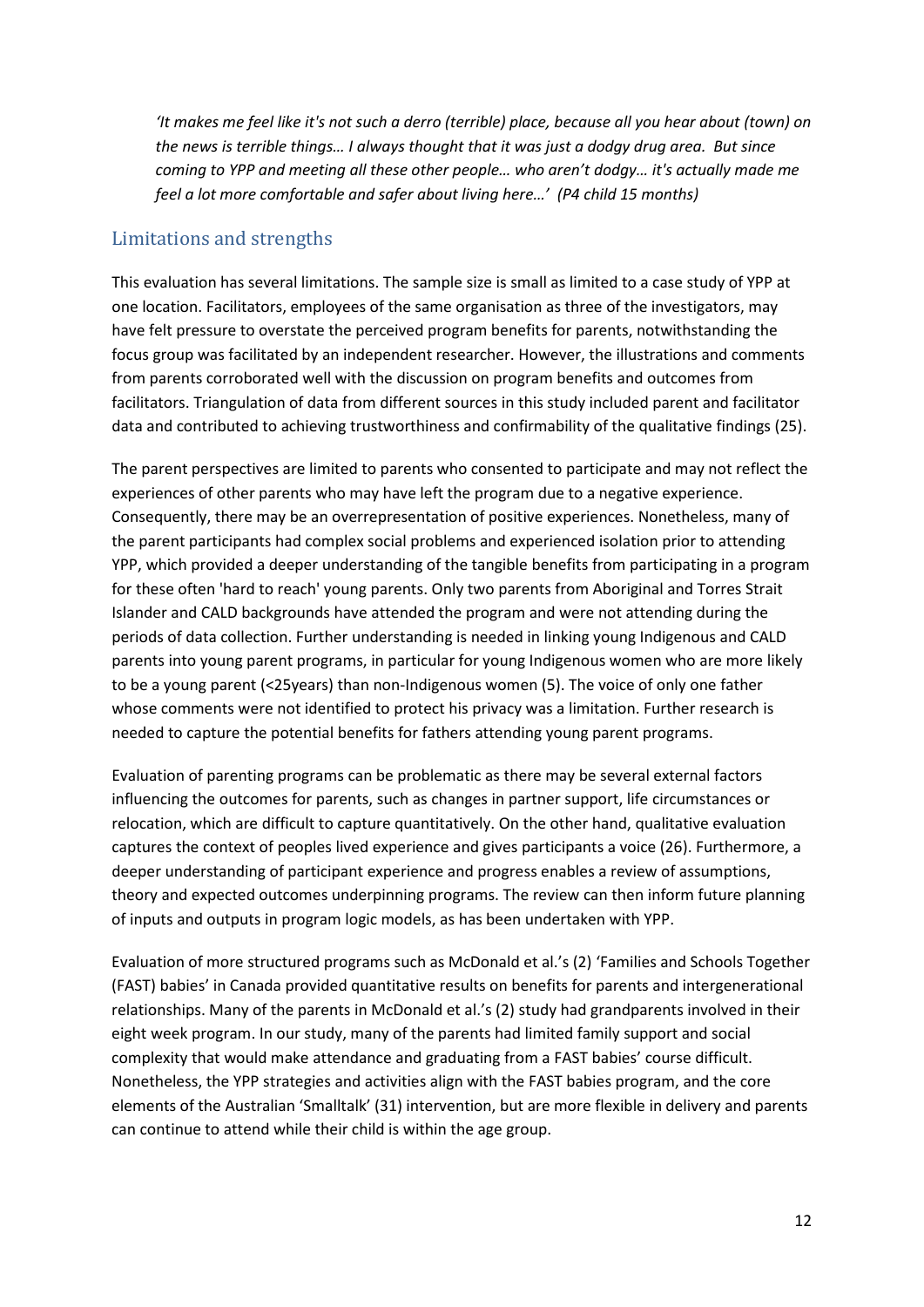Our study provides new insights on the outcomes of a parenting program for young parents (<25years) with complex social needs. Through the perspectives of parents and facilitators, we were able to explore the logic model pathways and assumptions not previously reported in the literature. Our findings are congruent with Commerford and Robinson's (36) proposal that vulnerable families are likely to benefit from supported programs that run over longer terms, and Hoffman and Vidal's (39 p35) review that concludes effective programs for young parents are those that are 'comprehensive, flexible and responsive' to their often complex needs. Overall, qualitative evaluation methods are suitable for assessing the outcomes of longer and flexible programs provided in complex contexts, such as used in our study. Qualitative evaluation is likely to require ethical oversight from a Human Research Ethics Committee (HREC) (40). Therefore, service providers considering program evaluation would benefit from partnering with researchers.

YPP is an early intervention parenting program that aligns with several health promotion principles and action areas in the Ottawa Charter (41) and more recently the Vienna Declaration (42). Specifically, YPP creates a supportive environment where parents feel safe and supported to learn about and develop positive parenting practices that foster good outcomes for both parent and child attachment and development. The Vienna Declaration states that 'Optimal early childhood conditions, offering loving, supportive, responsive, nurturing and stimulating environments' are prerequisites for health (42 page 2). Programs such as YPP are important initiatives that help young parents. However, these programs need to be accompanied by broader social policy and strategies that target the social determinants, such as reducing unplanned pregnancies, and social, economic and educational disadvantage.

### Conclusion

Findings from this YPP qualitative evaluation provides multiple key learnings. A holistic 'wraparound' parenting program for young parents is essential to engage and to keep young parents engaged with health and other community services. Co-designing empowers parents, and ensures the program is relevant and responsive to their needs. The program requires an advanced level of facilitation skill to use every opportunity to build parenting knowledge, skills, child play-based stimulation, parent confidence and peer support, and to provide avenues to connect young parents to their local community. The significance and value of role modelling and other incidental learning for young parents who have experienced trauma as children, or have little parenting resources to draw from cannot be overemphasised. Success is contingent on a welcoming and non-judgemental environment.

### References

1. Zubrick SR, Silburn SR, Prior M. Resources and contexts for child development: Implications for children and society. 2005.

2. McDonald L, Conrad T, Fairtlough A, Fletcher J, Green L, Moore L, et al. An evaluation of a groupwork intervention for teenage mothers and their families. Child & Family Social Work. 2009;14(1):45-57.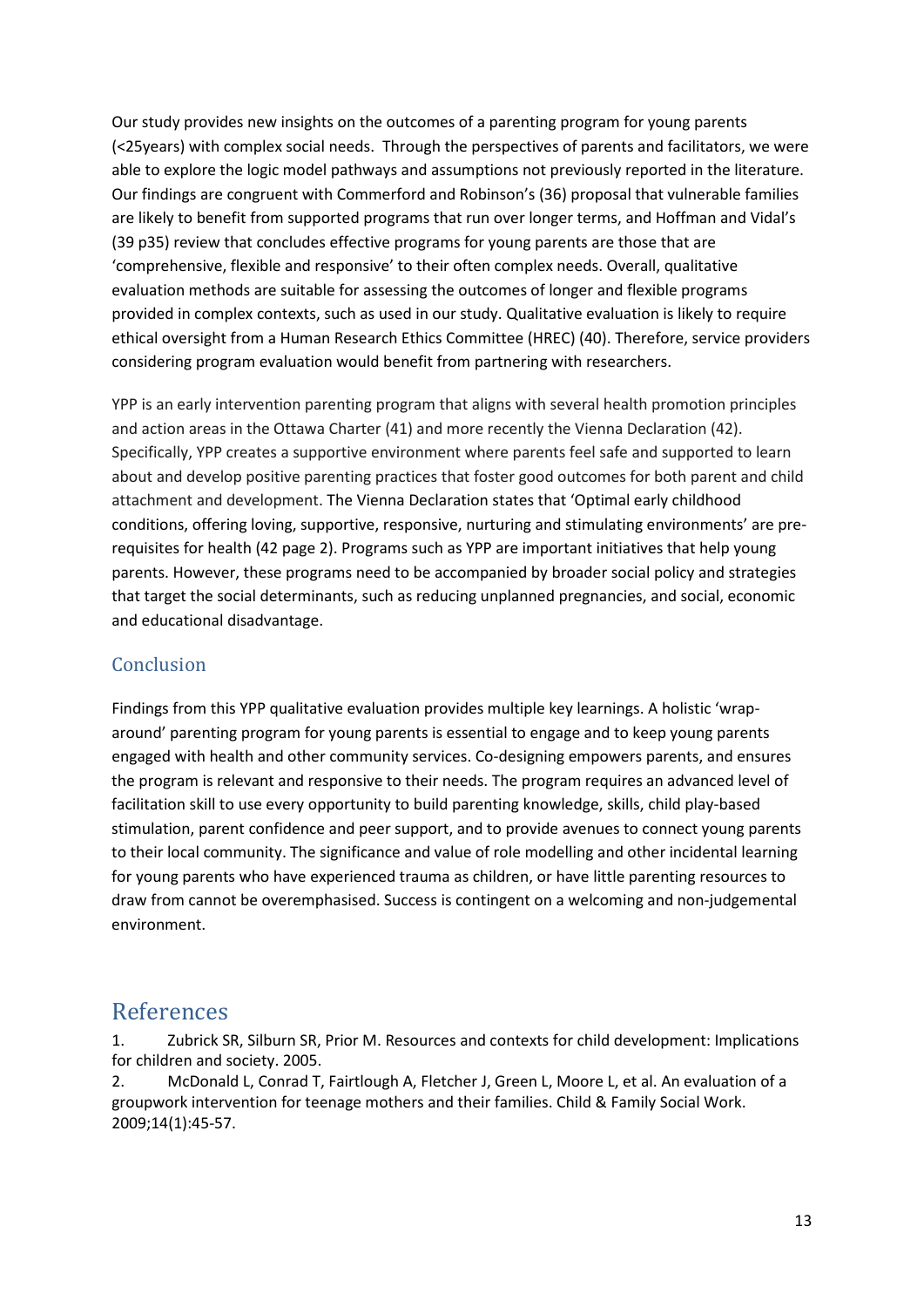3. Mills A, Schmied V, Taylor C, Dahlen H, Shuiringa W, Hudson ME. Someone to talk to: young mothers' experiences of participating in a young parents support programme. Scandinavian journal of caring sciences. 2013;27(3):551-9.

4. Ellis-Sloan K. Practising care in teenage mother support groups. Critical Social Policy. 2015;35(4):1-21.

5. Australia Institute of Health and Welfare. Australia's mothers and babies 2015—in brief. Perinatal statistics series no. 33. Cat no. PER 91. . Canberra: AIHW; 2017.

6. Australian Bureau of Statistics. 3301.0 - Births, Australia, 2016 Fertility Rates. Canberra: ABS; 2017.

7. The World Bank. Adolescent fertility rate (births per 1,000 women ages 15-19) 2017 [Available from: https://data.worldbank.org/indicator/SP.ADO.TFRT.

8. Quinlivan JA. Teenagers who plan parenthood. Sexual Health. 2004;1(4):201-8.

9. Rolfe A. 'You've got to grow up when you've got a kid': Marginalized young women's accounts of motherhood. Journal of community & applied social psychology. 2008;18(4):299-314.

10. Shea R, Bryant L, Wendt S. 'Nappy bags instead of handbags': Young motherhood and selfidentity. Journal of Sociology. 2015:1440783315599594.

11. Brand G, Morrison P, Down B. "You don't know half the story": deepening the dialogue with young mothers in Australia. Journal of Research in Nursing. 2015:1744987114565223.

12. Sheeran N, Jones L, Rowe J. Joys and challenges of motherhood for Australian young women of preterm and full-term infants: an Interpretative Phenomenological Analysis. Journal of Reproductive and Infant Psychology. 2015(ahead-of-print):1-16.

13. Boden JM, Fergusson DM, John Horwood L. Early motherhood and subsequent life outcomes. Journal of Child Psychology and Psychiatry. 2008;49(2):151-60.

14. Gibb SJ, Fergusson DM, Horwood LJ, Boden JM. Early Motherhood and Long-Term Economic Outcomes: Findings From a 30-Year Longitudinal Study. Journal of Research on Adolescence. 2015;25(1):163-72.

15. Kaiser MM, Hays BJ. Health-Risk Behaviors in a Sample of First-Time Pregnant Adolescents. Public Health Nursing. 2005;22(6):483-93.

16. Bottorff JL, Poole N, Kelly MT, Greaves L, Marcellus L, Jung M. Tobacco and alcohol use in the context of adolescent pregnancy and postpartum: a scoping review of the literature. Health & social care in the community. 2014;22(6):561-74.

17. Chapman SLC, Wu L-T. Substance use among adolescent mothers: A review. Children and youth services review. 2013;35(5):806-15.

18. Ganchimeg T, Ota E, Morisaki N, Laopaiboon M, Lumbiganon P, Zhang J, et al. Pregnancy and childbirth outcomes among adolescent mothers: a World Health Organization multicountry study. BJOG: An International Journal of Obstetrics & Gynaecology. 2014;121:40-8.

19. Lee C, Gramotnev H. Predictors and outcomes of early motherhood in the Australian Longitudinal Study on Women's Health. Psychology, health & medicine. 2006;11(1):29-47.

20. Kiselica MS, Kiselica AM. The complicated worlds of adolescent fathers: Implications for clinical practice, public policy, and research. Psychology of Men & Masculinity. 2014;15(3):260.

21. Price-Robertson R. Supporting young parents. Australian Institute of Family Studies; 2010.

22. Hawe P. Lessons from complex interventions to improve health. Annual review of public health. 2015;36:307-23.

23. Mayne J. Useful Theory of Change Models. Canadian Journal of Program Evaluation. 2015;30(2).

24. Yin RK. Case study research: Design and methods: Sage publications; 2013.

25. Creswell JW. Qualitative Inquiry & Research Design: Choosing Among Five Approaches. 3rd ed. Thousand Oaks, CA,: : Sage Publications.; 2013.

26. Blignault I, Ritchie J. Revealing the wood and the trees: reporting qualitative research. Health Promotion Journal of Australia. 2009;20(2):140-5.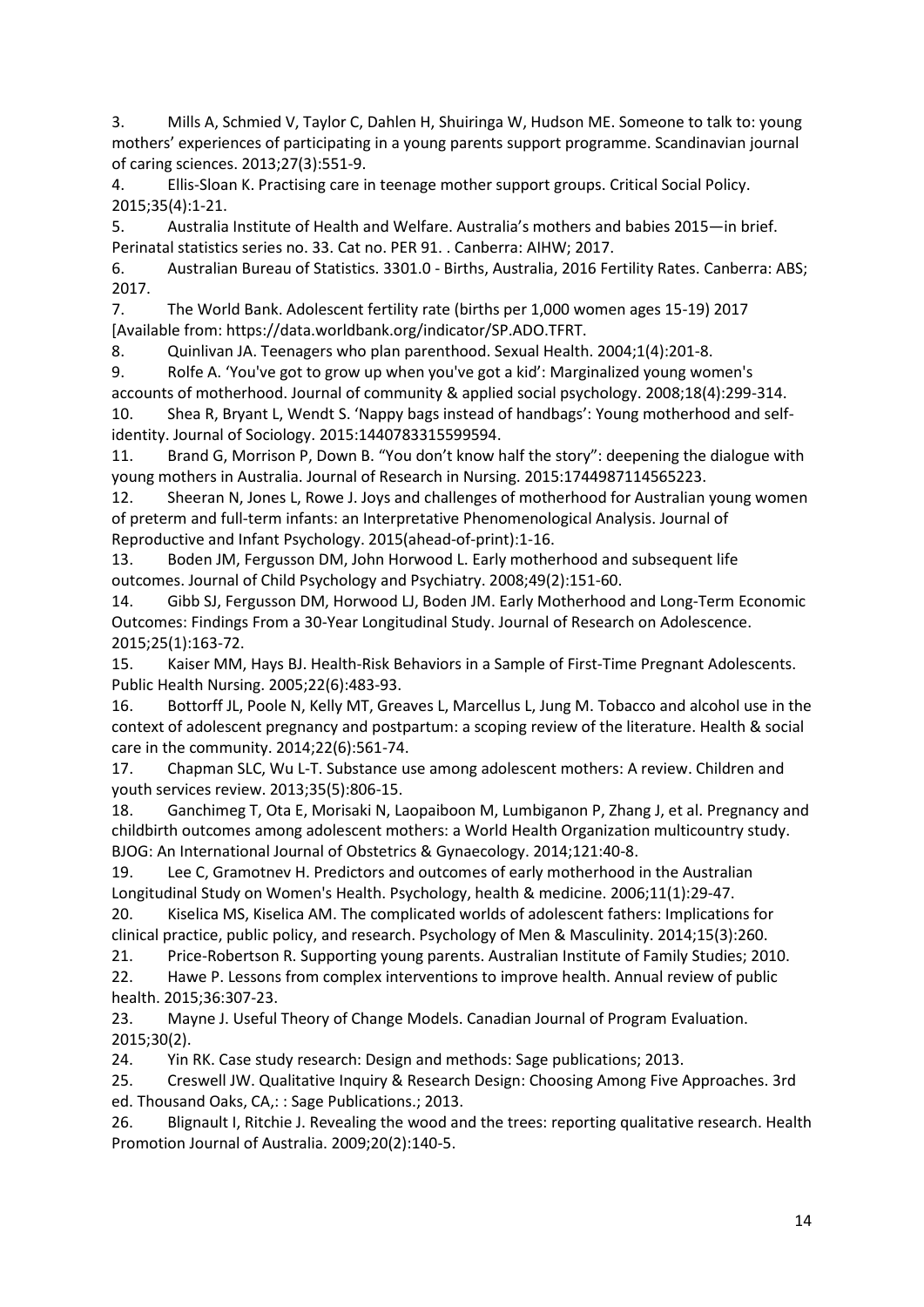27. McArthur M, Winkworth G. Give them a break: How stigma impacts on younger mothers accessing early and supportive help in Australia. The British Journal of Social Work. 2017.

28. Fletcher R, Hammond C, Faulkner D, Turner N, Shipley L, Read D, et al. Stayin'on Track: the feasibility of developing Internet and mobile phone-based resources to support young Aboriginal fathers. Australian journal of primary health. 2017;23(4):329-34.

29. McArthur M, Winkworth G. The hopes and dreams of Australian young mothers in receipt of income support. Communities, Children and Families Australia. 2013;7(1):47.

30. Mills A, Schmied V, Taylor C, Dahlen H, Schuiringa W, Hudson ME. Connecting, learning, leaving: supporting young parents in the community. Health & social care in the community. 2012;20(6):663-72.

31. Hackworth NJ, Berthelsen D, Matthews J, Westrupp EM, Cann W, Ukoumunne OC, et al. Impact of a brief group intervention to enhance parenting and the home learning environment for children aged 6–36 months: a cluster randomised controlled trial. Prevention Science. 2017;18(3):337-49.

32. Priddis L, Wells G, Dore K, Booker J, Howieson N. Tuned in parenting (TIP): A collaborative approach to improving parent-child relationships. The Australian Community Psychologist. 2008;20(2):58-73.

33. Western Australia Council of Social Service W. The WACOSS Co-Design Toolkit 2017. Available from: http://www.wacoss.org.au/wp-content/uploads/2017/07/co-design-toolkitcombined-2-1.pdf.

34. Moore T, McDonald M, McHugh-Dillon H, West S. Community engagement: A key strategy for improving outcomes for Australian families (Child Family Community Australia Paper No. 39). Melbourne: Australian Institute of Family Studies. Available from https://aifs. gov.

au/cfca/sites/default/files/cfca39-community-engagement. pdf [May not be available in some countries.]; 2016.

35. Jackson D. Creating a place to 'be': unpacking the facilitation role in three supported playgroups in Australia. European Early Childhood Education Research Journal. 2013;21(1):77-93. 36. Commerford J, Robinson E. Supported playgroups for parents and children. Retrieved from Melbourne Victoria; 2016.

37. Strange C, Fisher C, Howat P, Wood L. The essence of being connected: the lived experience of mothers with young children in newer residential areas. Community, Work & Family. 2014;17(4):486-502.

38. Strange C, Bremner A, Fisher C, Howat P, Wood L. Local community playgroup participation and associations with social capital. Health Promotion Journal of Australia. 2017;28(2):110-7.

39. Hoffmann H, Vidal S. Supporting teen families: an assessment of youth childbearing in Australia and early interventions to improve education outcomes of young parents. 2017.

40. Sainsbury P. Development and oversight of ethical health promotion quality assurance and evaluation activities involving human participants. Health Promotion Journal of Australia. 2016;26(3):176-81.

41. World Health Organization. Ottawa Charter for health Promotion. Ottawa: WHO, 1986. Available from <http://www.who.int/healthpromotion/conferences/previous/ottawa/en/>

42. McKee M, Stuckler D, Zeegers Paget D, Dorner T, The Vienna Declaration on Public Health. Eur J Public Health. 2016; 26: 897-898. Available from

[https://ephconference.eu/repository/publications/Vienna\\_Declaration\\_final\\_version.pdf](https://ephconference.eu/repository/publications/Vienna_Declaration_final_version.pdf)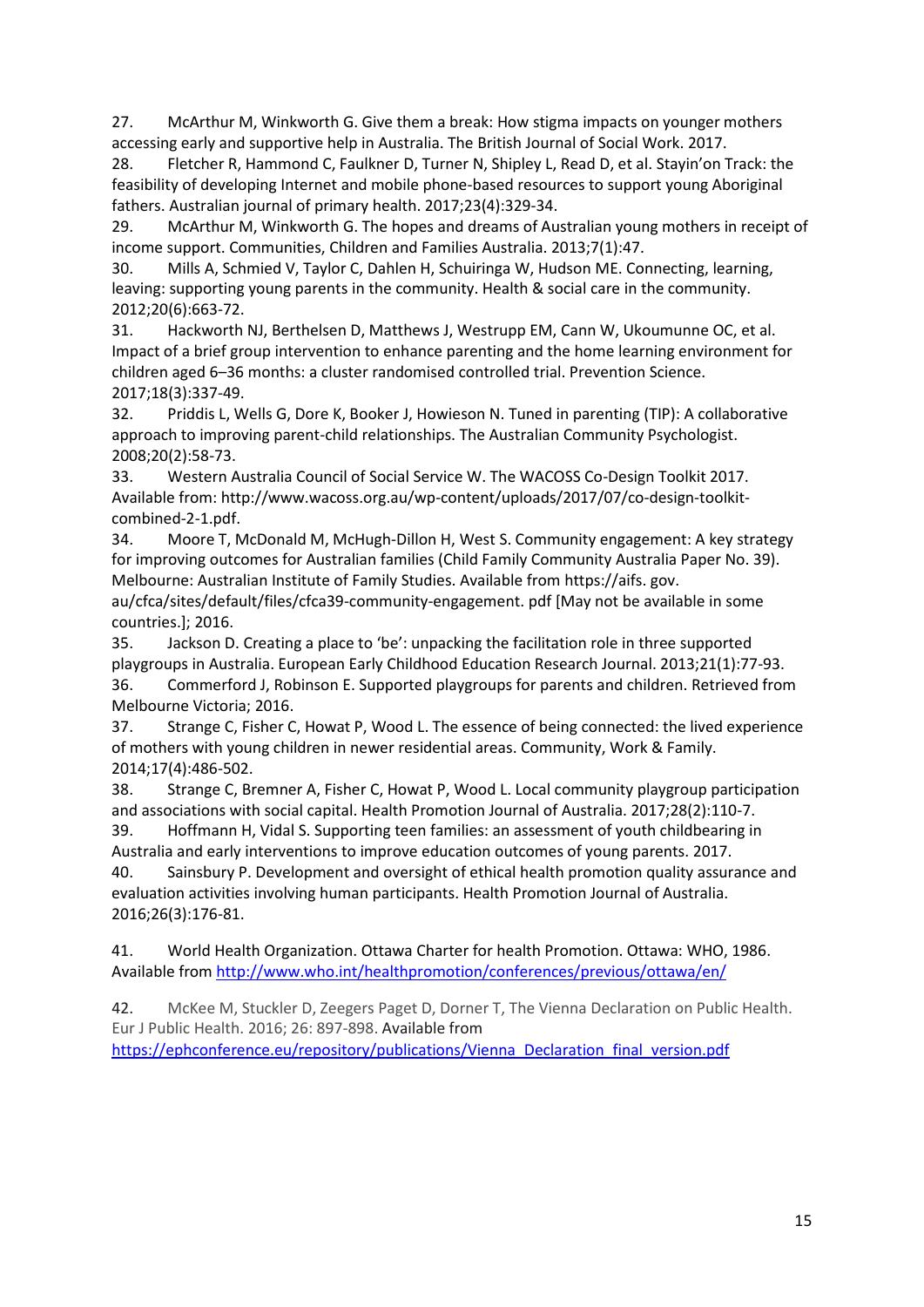Table 1 Assumptions underpinning Logic Model in Figure 1

**Assumptions underpinning the Strategies and Activities that will contribute to the short and long term outcomes in the Logic Model in Figure 1**

- 1. Age limit of parents <25 years helps to focus on the needs of young parents, particularly those with complex needs, and helps to provide a safe non-judgemental environment that fosters attendance, peer sharing, trust, learning and social support. Aboriginal and Torres Strait Islander and Culturally and Linguistically Diverse (CALD) families need culturally safe environments to engage with services. Mothers and fathers are important to the wellbeing and development of children. Fathers and grandparents are encouraged to attend.
- 2. A 'soft entry', holistic and strengths-based approach helps young parents who may be vulnerable and have other social needs and challenges aside from parenting support that they need help with. 'Soft entry' helps to engage with parents who are poorly engaged with services.
- 3. Role modelling 'positive parenting' demonstrates how to 'tune in' and interact with child/ren and builds parent knowledge, skills and confidence.
- 4. Parenting information sessions and incidental learning increases parent knowledge of how their child develops and grows and builds parent confidence.
- 5. Child age appropriate activities help parents to respond and understand the link between play and learning and different ways to engage and stimulate their child in play.
- 6. Referral and liaison with other services helps to support young parents with complex parenting, health and social needs.
- 7. Ice-breakers are effective tools to use to help young parents who feel socially awkward or shy to get to know others in the group. Young people are often awkward in social situations and some have experienced bullying. This helps to foster friendships and a social supportive network with the other parents.
- 8. Co-designing activities for the program empowers parents and ensures relevance to their needs. Program events are organised to enable working fathers to attend.
- 9. Providing the program to parents locally enables parents to develop friendships and supportive social network locally, particularly important for those with no family or other social support nearby.
- 10. Incursions and excursions help to address the parenting and non-parenting needs and alerts parents to services and information resources in their local community. This enables connections to education and other health sectors in the preschool years.
- 11. Team debrief and reflective practice ensures team members are supported in their work and that parents needs are being addressed.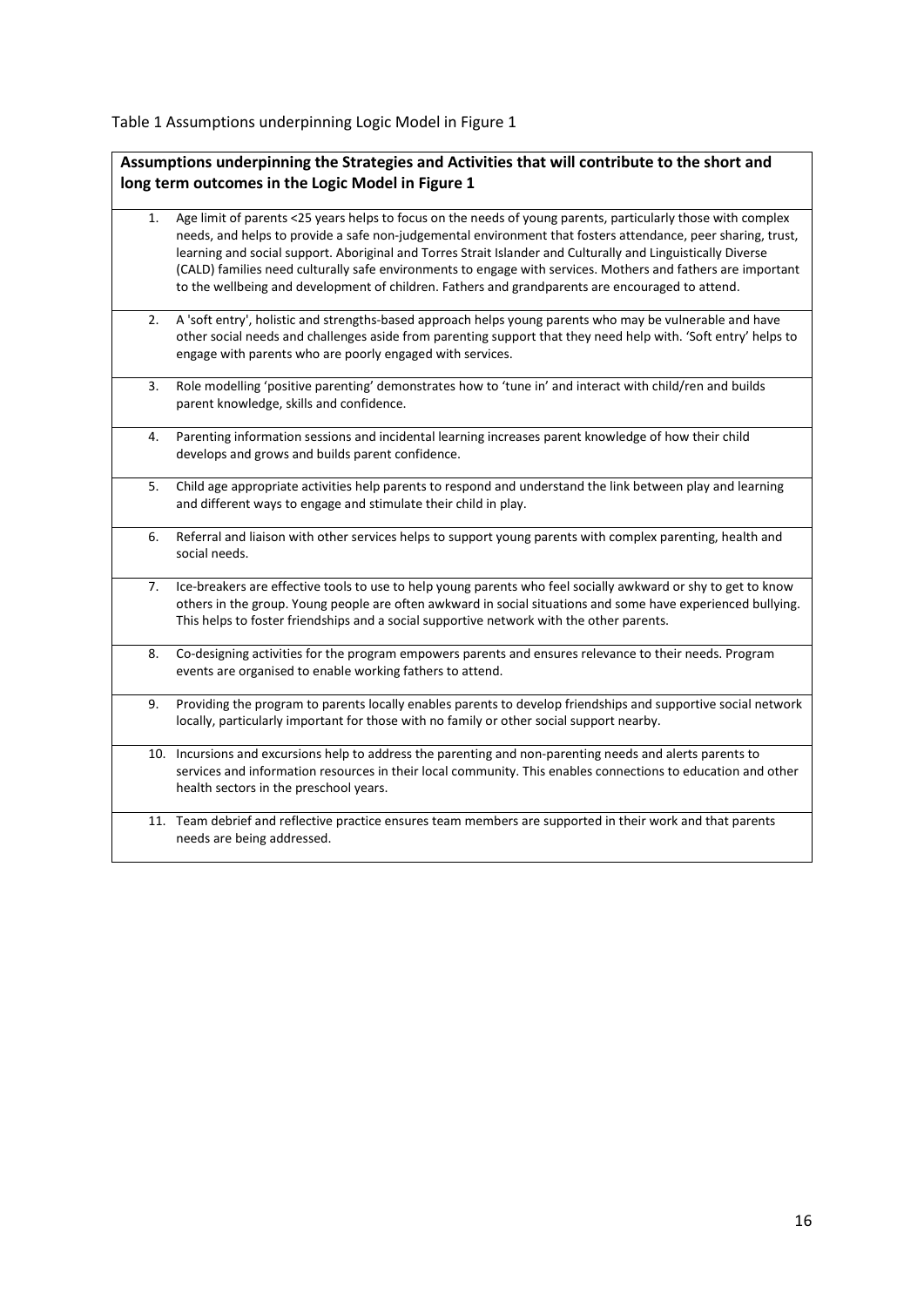Table 2 Parent interview guide

1. How did you find out about YPP?

2. What has been your experience/s in YPP?

3. What do you feel have been the benefits for you from attending this group?

4. How does the YPP group compare to your other experiences of parent or playgroups in the community?

5. Can you share with us some of the things that you have experienced through YPP that have helped you and your baby?

6. How have the group facilitators and support staff been of assistance to you?

7. How has coming to YPP helped you, if at all, to know your local community?

Prompts: Do you know more people in the local area now? Do you know more services in the local area now? How has that helped or not helped you or your child?

8. Are there things that could be done differently to make YPP work better?

9. Are there other things you would like to see as part of YPP?

Prompts: Co-design aspects – How parents contribute to the program topics, incursions and excursions, and program activities. What they value and why?

Table 3 Facilitator focus group guide

1. Can we start with each staff member describing their role with YPP?

2. What do you feel have been the benefits for parents, children and the community from attending this program?

- Parent benefits prompts parenting knowledge and confidence. Have you observed parents advising/mentoring other parents? If so, can you give an example?
- Child benefits
- Building local community connections and networks, friendships, broader community benefits?

3. This year the group session was changed to two sessions – morning for parents with older children and afternoons for parents with infants. Can you please explain why this was done and what positive and negatives, if any, there are from this change?

4. Can you describe some of the activities/strategies you use in the groups e.g the introduction/ getting to know each activity. Why are these activities/ strategies important/effective? Can you provide an example/s of where they have been effective?

5. Can you describe some of the speakers you have invited to talk to the parents? Why are these speakers important/effective? Can you provide an example/s?

6. How do the YPP sessions compare to your experiences of other community playgroups? What are the key differences between YPP and these other groups or programs?

7. What are the enablers that help the usefulness and effectiveness of YPP? What are the 'must haves'? This can include resources, activities, staff skills, speakers

8. Can you share with us some of the challenges of providing and facilitating YPP?